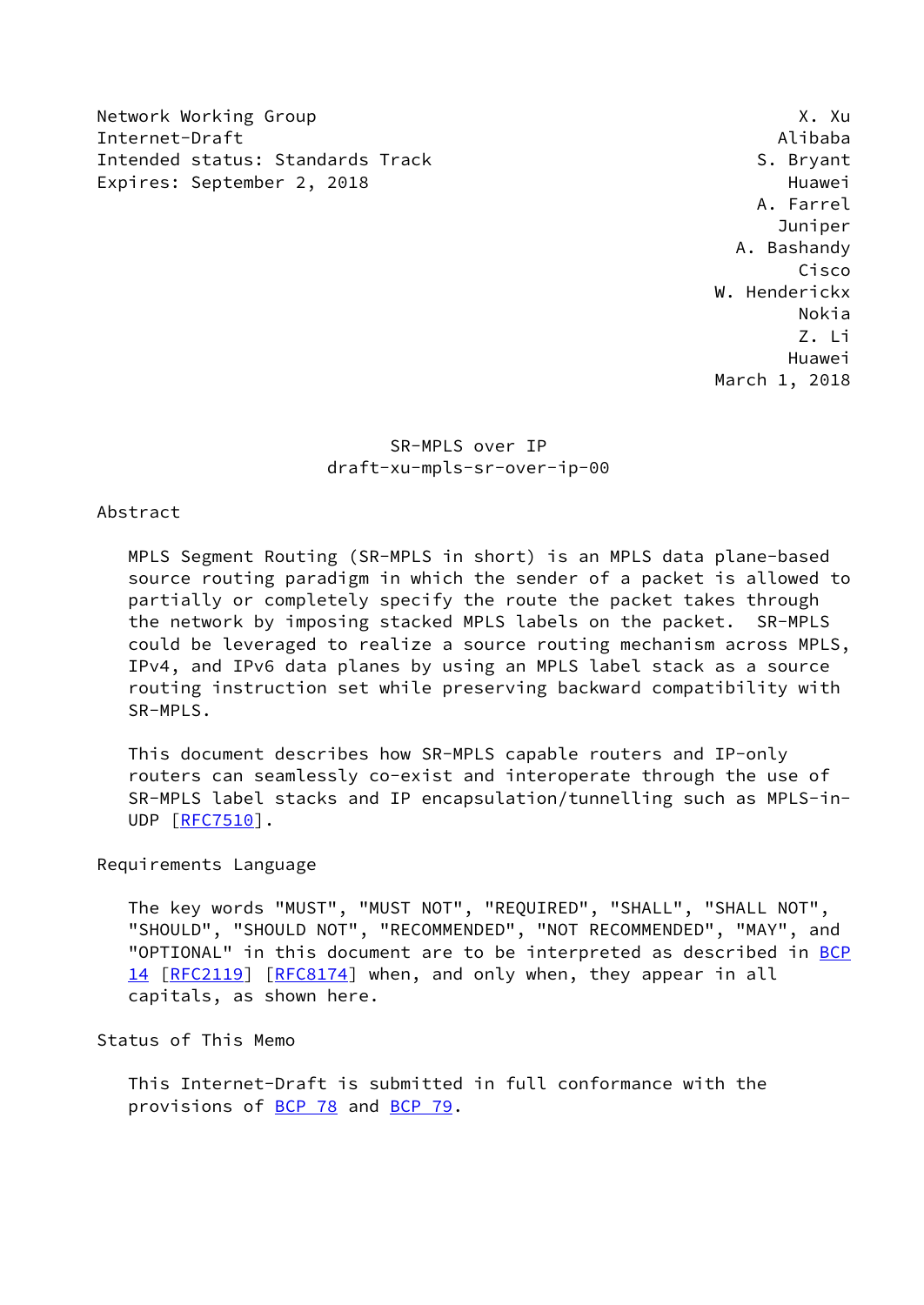## Internet-Draft SR-MPLS over IP March 2018

 Internet-Drafts are working documents of the Internet Engineering Task Force (IETF). Note that other groups may also distribute working documents as Internet-Drafts. The list of current Internet- Drafts is at<https://datatracker.ietf.org/drafts/current/>.

 Internet-Drafts are draft documents valid for a maximum of six months and may be updated, replaced, or obsoleted by other documents at any time. It is inappropriate to use Internet-Drafts as reference material or to cite them other than as "work in progress."

This Internet-Draft will expire on September 2, 2018.

Copyright Notice

 Copyright (c) 2018 IETF Trust and the persons identified as the document authors. All rights reserved.

This document is subject to **[BCP 78](https://datatracker.ietf.org/doc/pdf/bcp78)** and the IETF Trust's Legal Provisions Relating to IETF Documents [\(https://trustee.ietf.org/license-info](https://trustee.ietf.org/license-info)) in effect on the date of publication of this document. Please review these documents carefully, as they describe your rights and restrictions with respect to this document. Code Components extracted from this document must include Simplified BSD License text as described in Section 4.e of the Trust Legal Provisions and are provided without warranty as described in the Simplified BSD License.

## Table of Contents

|                                                               | $\overline{3}$ |
|---------------------------------------------------------------|----------------|
| 2.                                                            | $\overline{3}$ |
| 3.                                                            | $\frac{4}{1}$  |
| 4. Procedures of SR-MPLS over IP                              | $\frac{5}{2}$  |
| 4.1. Forwarding Entry Construction 5                          |                |
| 4.2. Packet Forwarding Procedures 7                           |                |
| $4.2.1$ . Packet Forwarding with Penultimate Hop Popping $7$  |                |
| $4.2.2$ . Packet Forwarding without Penultimate Hop Popping 8 |                |
| 4.2.3. Additional Forwarding Procedures 9                     |                |
|                                                               |                |
| $\frac{5}{2}$ . Forwarding Details of SR-MPLS over UDP 10     |                |
| 5.1. Domain Ingress Nodes                                     | $\perp$        |
| Legacy Transit Nodes 11<br>5.2.                               |                |
| $5.3$ . On-Path Pass-Through SR Nodes 12                      |                |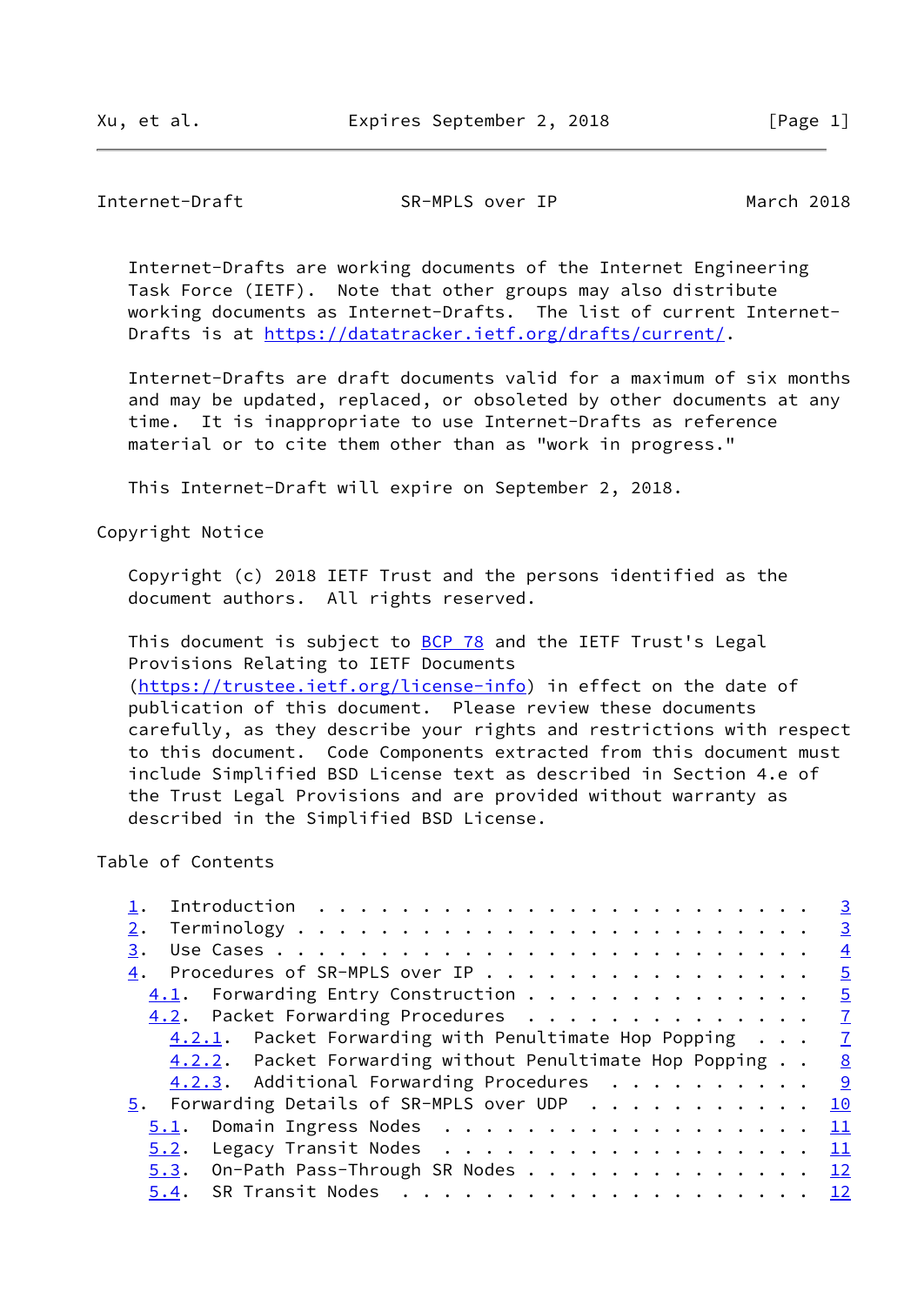|  |  | 5.5. Penultimate SR Transit Nodes 13<br>5.5.1. A Note on Segment Routing Paths and Penultimate Hop |
|--|--|----------------------------------------------------------------------------------------------------|

Xu, et al. Expires September 2, 2018 [Page 2]

<span id="page-2-1"></span>Internet-Draft SR-MPLS over IP March 2018

|  | <u>9</u> . Security Considerations <u>17</u> |  |  |  |  |  |  |  |  |  |  |  |
|--|----------------------------------------------|--|--|--|--|--|--|--|--|--|--|--|
|  |                                              |  |  |  |  |  |  |  |  |  |  |  |
|  | 10.1. Normative References 17                |  |  |  |  |  |  |  |  |  |  |  |
|  | 10.2. Informative References 18              |  |  |  |  |  |  |  |  |  |  |  |
|  |                                              |  |  |  |  |  |  |  |  |  |  |  |
|  |                                              |  |  |  |  |  |  |  |  |  |  |  |

## <span id="page-2-0"></span>[1](#page-2-0). Introduction

MPLS Segment Routing (SR-MPLS in short)

[\[I-D.ietf-spring-segment-routing-mpls](#page-19-1)] is an MPLS data plane-based source routing paradigm in which the sender of a packet is allowed to partially or completely specify the route the packet takes through the network by imposing stacked MPLS labels on the packet. SR-MPLS could be leveraged to realize a source routing mechanism across MPLS, IPv4, and IPv6 data planes by using an MPLS label stack as a source routing instruction set while preserving backward compatibility with SR-MPLS. More specifically, the source routing instruction set information contained in a source routed packet could be uniformly encoded as an MPLS label stack no matter whether the underlay is IPv4, IPv6, or MPLS.

 This document describes how SR-MPLS capable routers and IP-only routers can seamlessly co-exist and interoperate through the use of SR-MPLS label stacks and IP encapsulation/tunnelling such as MPLS-in- UDP [\[RFC7510](https://datatracker.ietf.org/doc/pdf/rfc7510)].

 Although the source routing instructions are encoded as MPLS labels, this is a hardware convenience rather than an indication that the whole MPLS protocol stack needs to be deployed. In particular, the MPLS control protocols are not used in this or any other form of SR- MPLS.

[Section 3](#page-3-1) describes various use cases for the tunneling SR-MPLS over IP. [Section 4](#page-4-0) describes a typical application scenario and how the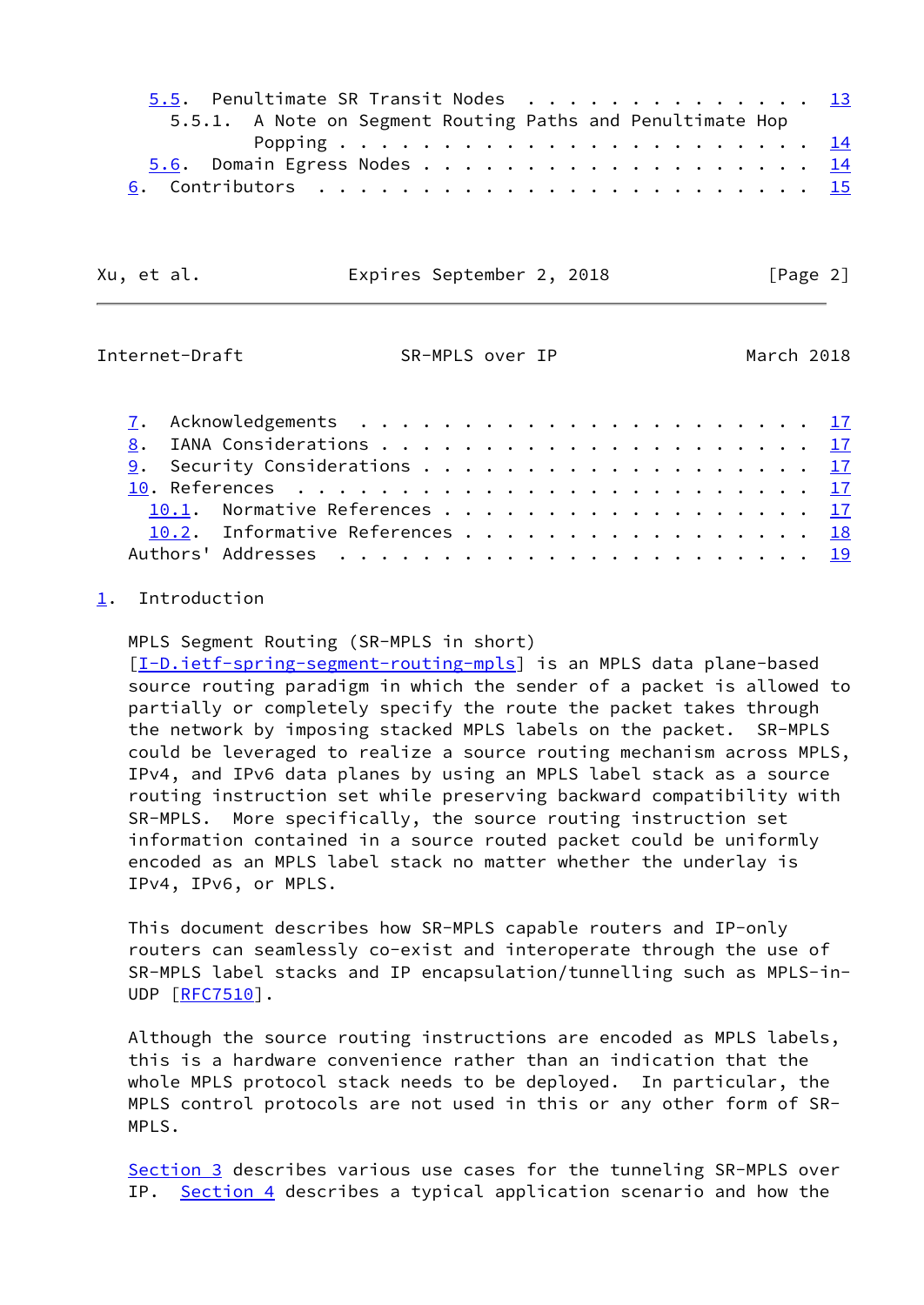packet forwarding happens. [Section 5](#page-10-0) describes the forwarding procedures of different elements when UDP encapsulation is adopted for source routing.

<span id="page-3-0"></span>[2](#page-3-0). Terminology

This memo makes use of the terms defined in [\[RFC3031](https://datatracker.ietf.org/doc/pdf/rfc3031)] and [\[I-D.ietf-spring-segment-routing-mpls](#page-19-1)].

Xu, et al. Expires September 2, 2018 [Page 3]

<span id="page-3-2"></span>

Internet-Draft SR-MPLS over IP March 2018

<span id="page-3-1"></span>[3](#page-3-1). Use Cases

 Tunnelling SR-MPLS using IPv4 and/or IPv6 tunnels is useful at least in the following use cases:

 o Incremental deployment of the SR-MPLS technology may be facilitated by tunnelling SR-MPLS packets across parts of a network that are not SR-MPLS enabled using an IP tunneling mechanism such as MPLS-in-UDP [\[RFC7510](https://datatracker.ietf.org/doc/pdf/rfc7510)]. The tunnel destination address is the address of the next SR-MPLS-capable node along the path (i.e., the egress of the active node segment). This is shown in Figure 1.

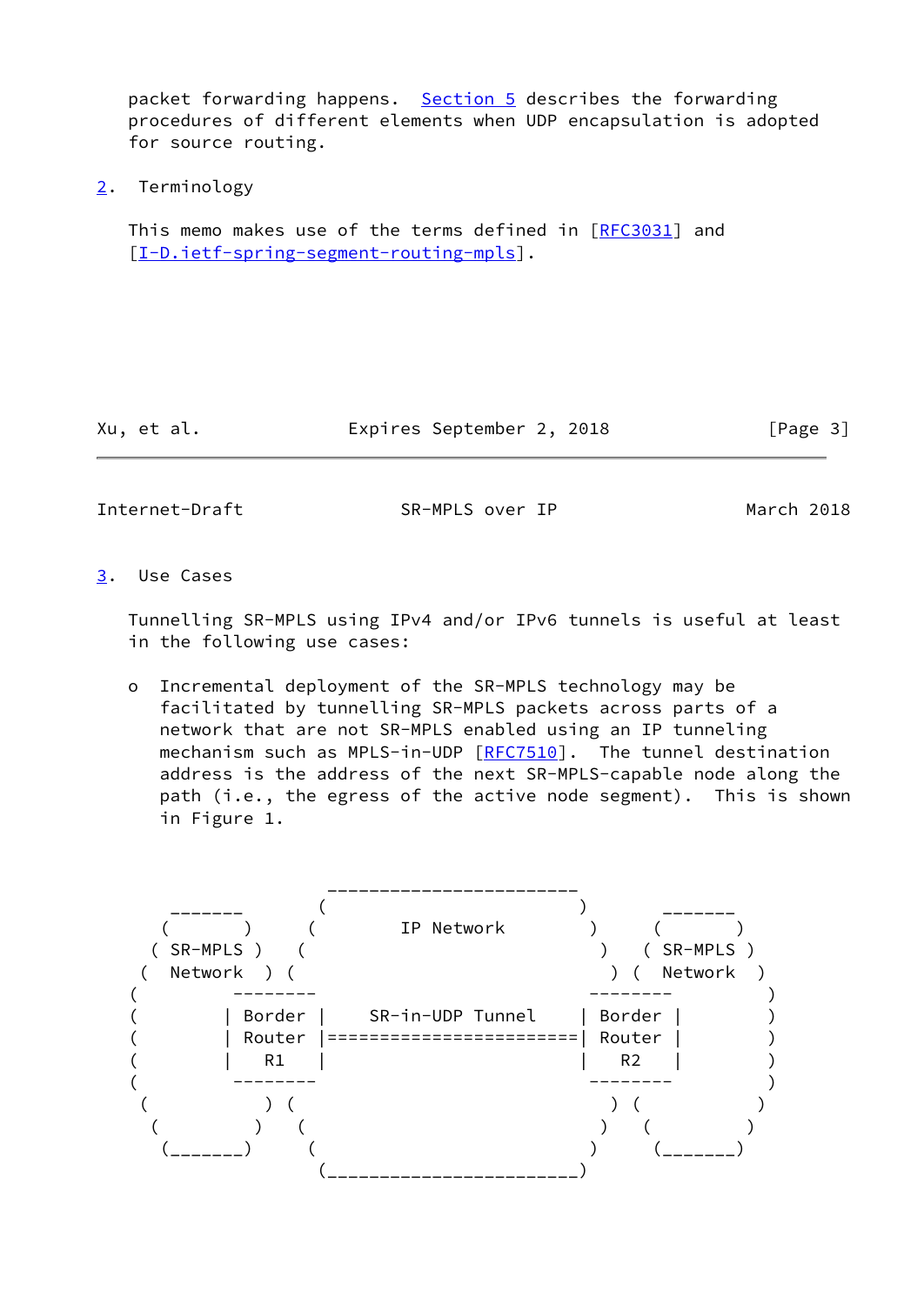Figure 1: SR-MPLS in UDP to Tunnel Between SR-MPLS Sites

- o If encoding of entropy is desired, IP tunneling mechanims that allow encoding of entrpopy, such as MPLS-in-UDP encapsulation [[RFC7510\]](https://datatracker.ietf.org/doc/pdf/rfc7510) where the source port of the UDP header is used as an entropy field, may be used to maximize the untilization of ECMP and/or UCMP, specially when it is difficult to make use of entropy label mechanism. Refer to [[I-D.ietf-mpls-spring-entropy-label\]](#page-20-2)) for more discussion about using entropy label in SR-MPLS.
- o Tunneling MPLS into IP provides a transition technology that enables SR in an IPv4 and/or IPv6 network where many routers have not yet been upgraded to have SRv6 capabilities [[I-D.ietf-6man-segment-routing-header\]](#page-20-3). It could be deployed as an interim until full featured SRv6 is available on more platforms. This is shown in Figure 2.

<span id="page-4-1"></span>

Figure 2: SR-MPLS Enabled Within an IP Network

<span id="page-4-0"></span>[4](#page-4-0). Procedures of SR-MPLS over IP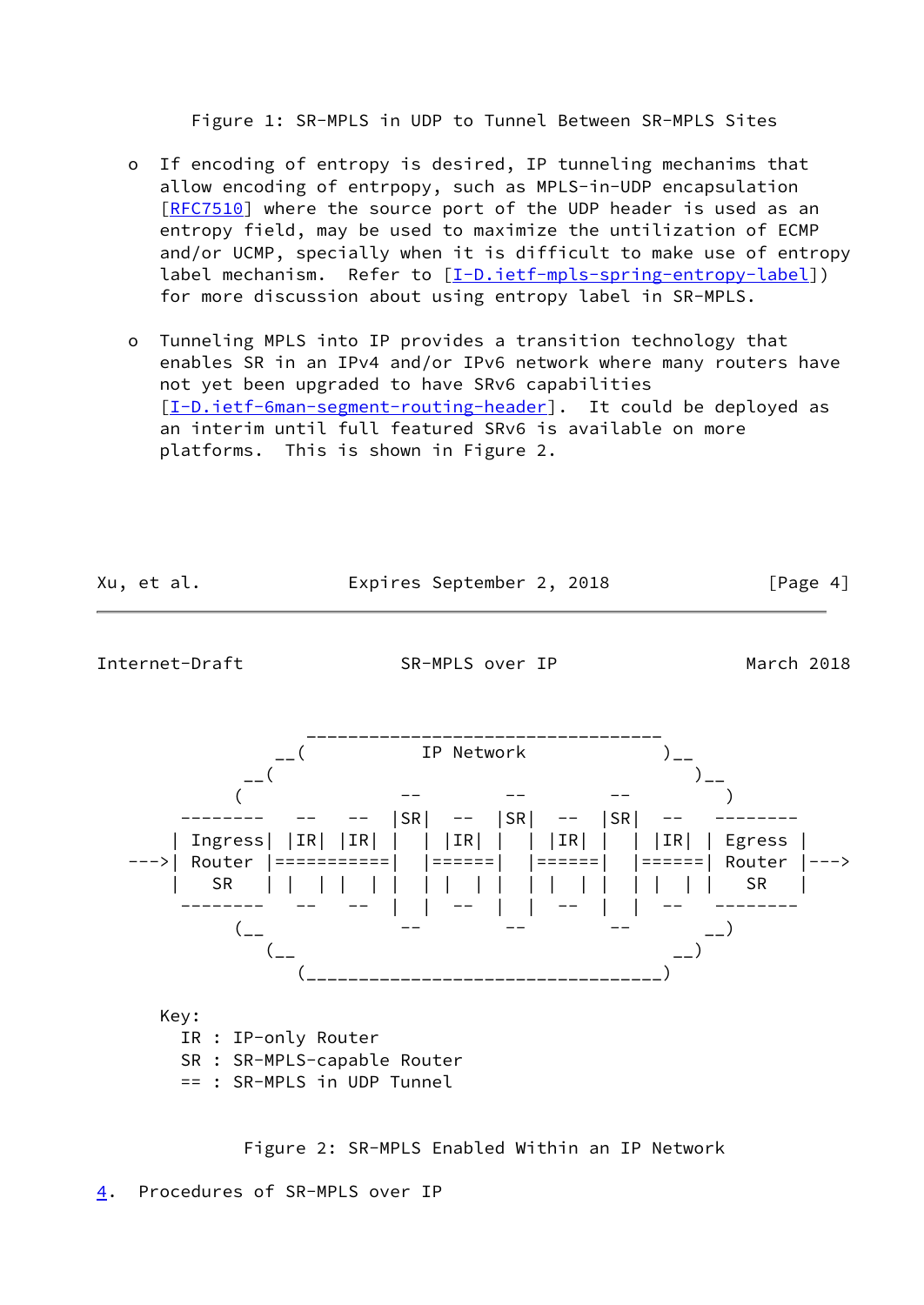This section describes the construction of forwarding information base (FIB) entries and the forwarding behavior that allow the deployment of SR-MPLS when some routers in the network are IP only (i.e., do not support SR-MPLS). Note that the examples described in [Section 4.1](#page-5-0) and [Section 4.2](#page-7-0) assume that OSPF or ISIS is enabled: in fact, other mechanisms of discovery and advertisement could be used including other routing protocols (such as BGP) or a central controller.

## <span id="page-5-0"></span>[4.1](#page-5-0). Forwarding Entry Construction

 This sub-section describes the how to construct the forwarding information base (FIB) entry on an SR-MPLS-capable router when some or all of the next-hops along the shortest path towards a prefix-SID are IP-only routers.

 Consider router A that receives a labeled packet with top label L(E) that corresponds to the prefix-SID SID(E) of prefix P(E) advertised by router E. Suppose the ith next-hop router (termed NHi) along the shortest path from router A toward SID(E) is not SR-MPLS capable. That is both routers A and E are SR-MPLS capable, but some router NHi along the shortest path from A to E is not SR-MPLS capable. The following processing steps apply:

| Xu, et al. | Expires September 2, 2018 | [Page 5] |
|------------|---------------------------|----------|

Internet-Draft SR-MPLS over IP March 2018

- o Router E is SR-MPLS capable so it advertises the SR-Capabilities sub-TLV including the SRGB as described in [[I-D.ietf-ospf-segment-routing-extensions\]](#page-18-6) and [[I-D.ietf-isis-segment-routing-extensions\]](#page-18-7).
- o Router E advertises the prefix-SID SID(E) of prefix P(E) so MUST also advertise the encapsulation endpoint and the tunnel type of any tunnel used to reach E. It does this using the mechanisms described in [\[I-D.ietf-isis-encapsulation-cap](#page-18-8)] or [[I-D.ietf-ospf-encapsulation-cap\]](#page-18-9).
- o If A and E are in different IGP areas/levels, then:
	- \* The OSPF Tunnel Encapsulation TLV [[I-D.ietf-ospf-encapsulation-cap](#page-18-9)] or the ISIS Tunnel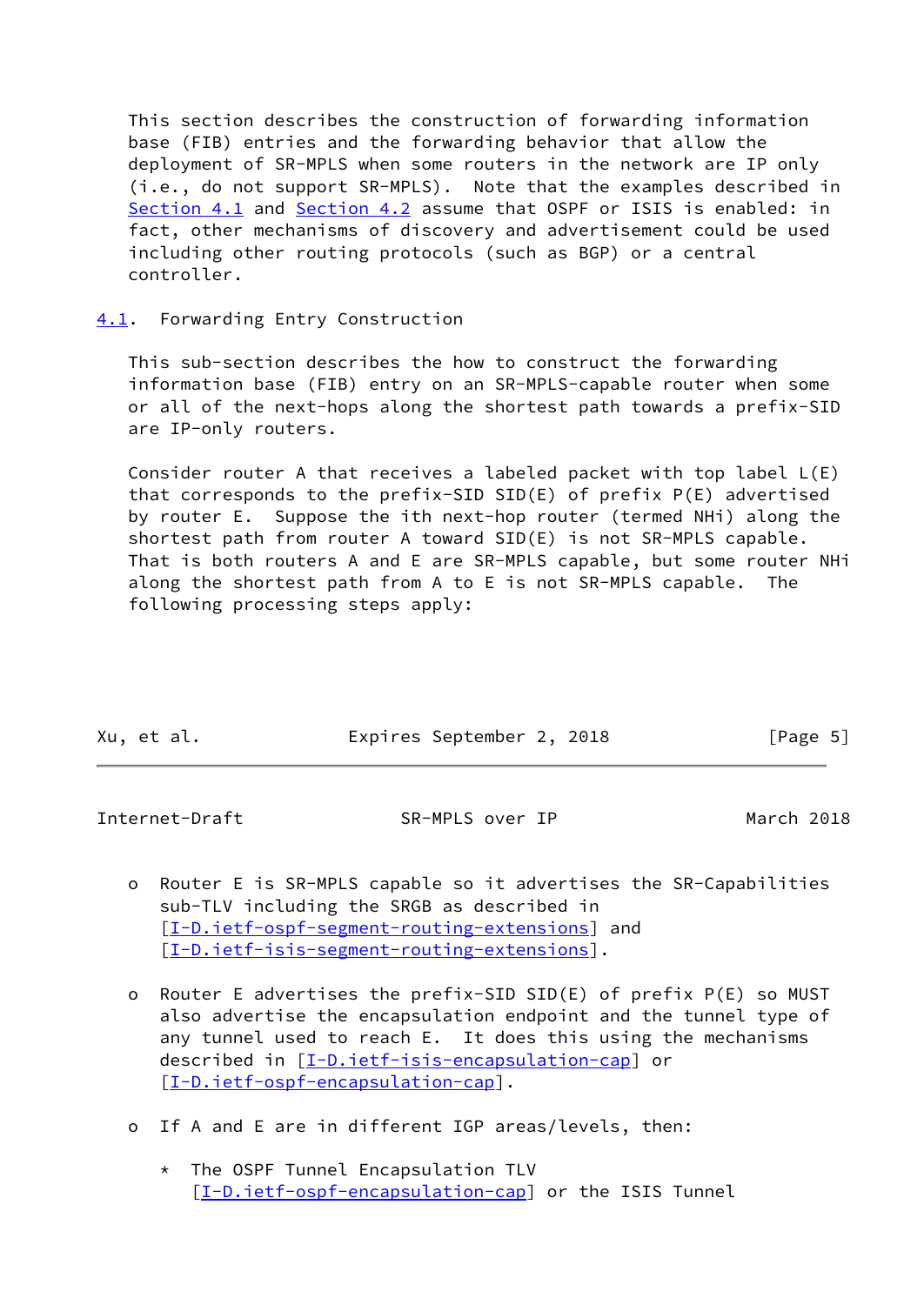Encapsulation sub-TLV [\[I-D.ietf-isis-encapsulation-cap](#page-18-8)] is flooded domain-wide.

- \* The OSPF SID/label range TLV [[I-D.ietf-ospf-segment-routing-extensions\]](#page-18-6) or the ISIS SR- Capabilities Sub-TLV [[I-D.ietf-isis-segment-routing-extensions\]](#page-18-7) is advertised domain-wide. This way router A knows the characteristics of the router that originated the advertisement of SID(E) (i.e., router E).
- \* When router E advertises the prefix  $P(E)$ :
	- + If router E is running ISIS it uses the extended reachability TLV (TLVs 135, 235, 236, 237) and associates the IPv4/IPv6 or IPv4/IPv6 source router ID sub-TLV(s) [\[RFC7794](https://datatracker.ietf.org/doc/pdf/rfc7794)].
	- + If router E is running OSPF it uses the OSPFv2 Extended Prefix Opaque LSA [[RFC7684\]](https://datatracker.ietf.org/doc/pdf/rfc7684) and sets the flooding scope to AS-wide.
- \* If router E is running ISIS and advertises the ISIS capabilities TLV (TLV 242) [\[RFC7981](https://datatracker.ietf.org/doc/pdf/rfc7981)], it MUST set the "router- ID" field to a valid value or include an IPV6 TE router-ID sub- TLV (TLV 12), or do both. The "S" bit (flooding scope) of the ISIS capabilities TLV (TLV 242) MUST be set to "1" .
- o Router A programs the FIB entry for prefix P(E) corresponding to the SID(E) as follows:
	- \* If the NP flag in OSPF or the P flag in ISIS is clear:

pop the top label

| Xu, et al. | Expires September 2, 2018 |  |  |  | [Page 6] |  |
|------------|---------------------------|--|--|--|----------|--|
|------------|---------------------------|--|--|--|----------|--|

<span id="page-6-0"></span>Internet-Draft SR-MPLS over IP March 2018

\* If the NP flag in OSPF or the P flag in ISIS is set:

 swap the top label to a value equal to SID(E) plus the lower bound of the SRGB of E

 $*$  Encapsulate the packet according to the encapsulation advertised in [\[I-D.ietf-isis-encapsulation-cap](#page-18-8)] or [[I-D.ietf-ospf-encapsulation-cap](#page-18-9)]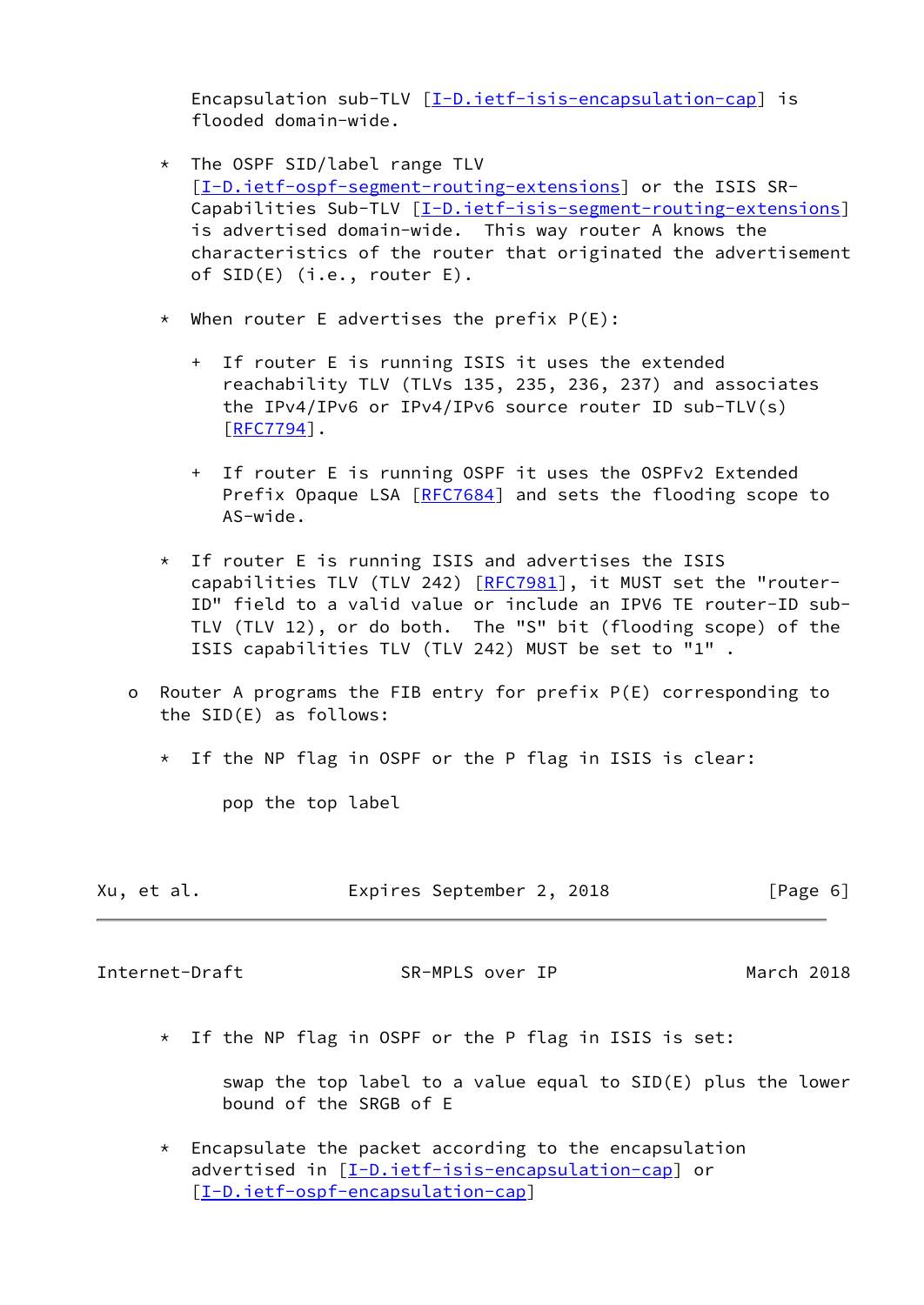\* Send the packet towards the next hop NHi.

<span id="page-7-0"></span>[4.2](#page-7-0). Packet Forwarding Procedures

<span id="page-7-1"></span>[4.2.1](#page-7-1). Packet Forwarding with Penultimate Hop Popping

 The description in this section assumes that the label associated with each prefix-SID is advertised by the owner of the prefix-SID is a Penultimate Hop Popping (PHP) label. That is, the NP flag in OSPF or the P flag in ISIS associated with the prefix SID is not set.



Figure 3: Packet Forwarding Example with PHP

 In the example shown in Figure 3, assume that routers A, E, G, and H are SR-MPLS-capable while the remaining routers (B, C, D, and F) are

<span id="page-7-2"></span>

| Xu, et al.     | Expires September 2, 2018 | [Page 7]   |
|----------------|---------------------------|------------|
| Internet-Draft | SR-MPLS over IP           | March 2018 |

only capable of forwarding IP packets. Routers A, E, G, and H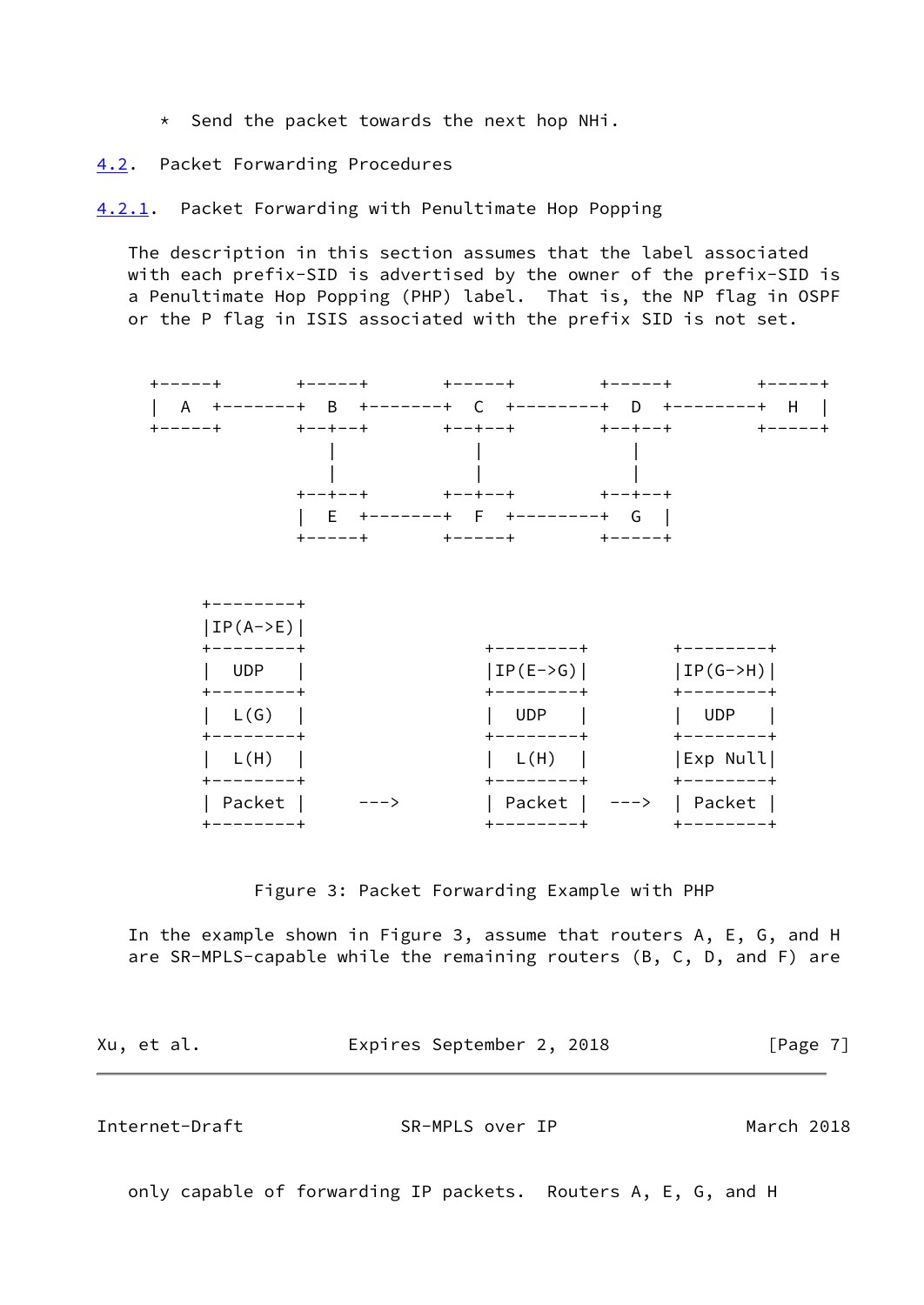advertise their Segment Routing related information via IS-IS or OSPF.

 Now assume that router A wants to send a packet via the explicit path {E->G->H}. Router A will impose an MPLS label stack corresponding to that explicit path on the packet. Since the next hop toward router E is only IP-capable, router A replaces the top label (that indicated router E) with a UDP-based tunnel for MPLS (i.e., MPLS-over-UDP [\[RFC7510](https://datatracker.ietf.org/doc/pdf/rfc7510)]) to router E and then sends the packet. In other words, router A pops the top label and then encapsulates the MPLS packet in a UDP tunnel to router E.

 When the IP-encapsulated MPLS packet arrives at router E, router E strips the IP-based tunnel header and then process the decapsulated MPLS packet. The top label indicates that the packet must be forwarded toward router G. Since the next hop toward router G is only IP-capable, router E replaces the current top label with an MPLS-over-UDP tunnel toward router G and sends it out. That is, router E pops the top label and then encapsulates the MPLS packet in a UDP tunnel to router G.

 When the packet arrives at router G, router G will strip the IP-based tunnel header and then process the decapsulated MPLS packet. The top label indicates that the packet must be forwarded toward router H. Since the next hop toward router H is only IP-capable, router G would replace the current top label with an MPLS-over-UDP tunnel toward router H and send it out. However, this would leave the original packet that router A wanted to send to router H encapsulated in UDP as if it was MPLS even though the original packet could have been any protocol. That is, the final SR-MPLS has been popped exposing the payload packet.

 To handle this, when a router (here it is router G) pops the final SR-MPLS label, it inserts an explicit null label [\[RFC3032](https://datatracker.ietf.org/doc/pdf/rfc3032)] before encapsulating the packet with an MPLS-over-UDP tunnel toward router H and sending it out. That is, router G pops the top label, discovers it has reached the bottom of stack, pushes an explicit null label, and then encapsulates the MPLS packet in a UDP tunnel to router H.

<span id="page-8-0"></span>[4.2.2](#page-8-0). Packet Forwarding without Penultimate Hop Popping

 Figure 4 demonstrates the packet walk in the case where the label associated with each prefix-SID advertised by the owner of the prefix-SID is not a Penultimate Hop Popping (PHP) label (i.e., the the NP flag in OSPF or the P flag in ISIS associated with the prefix SID is set).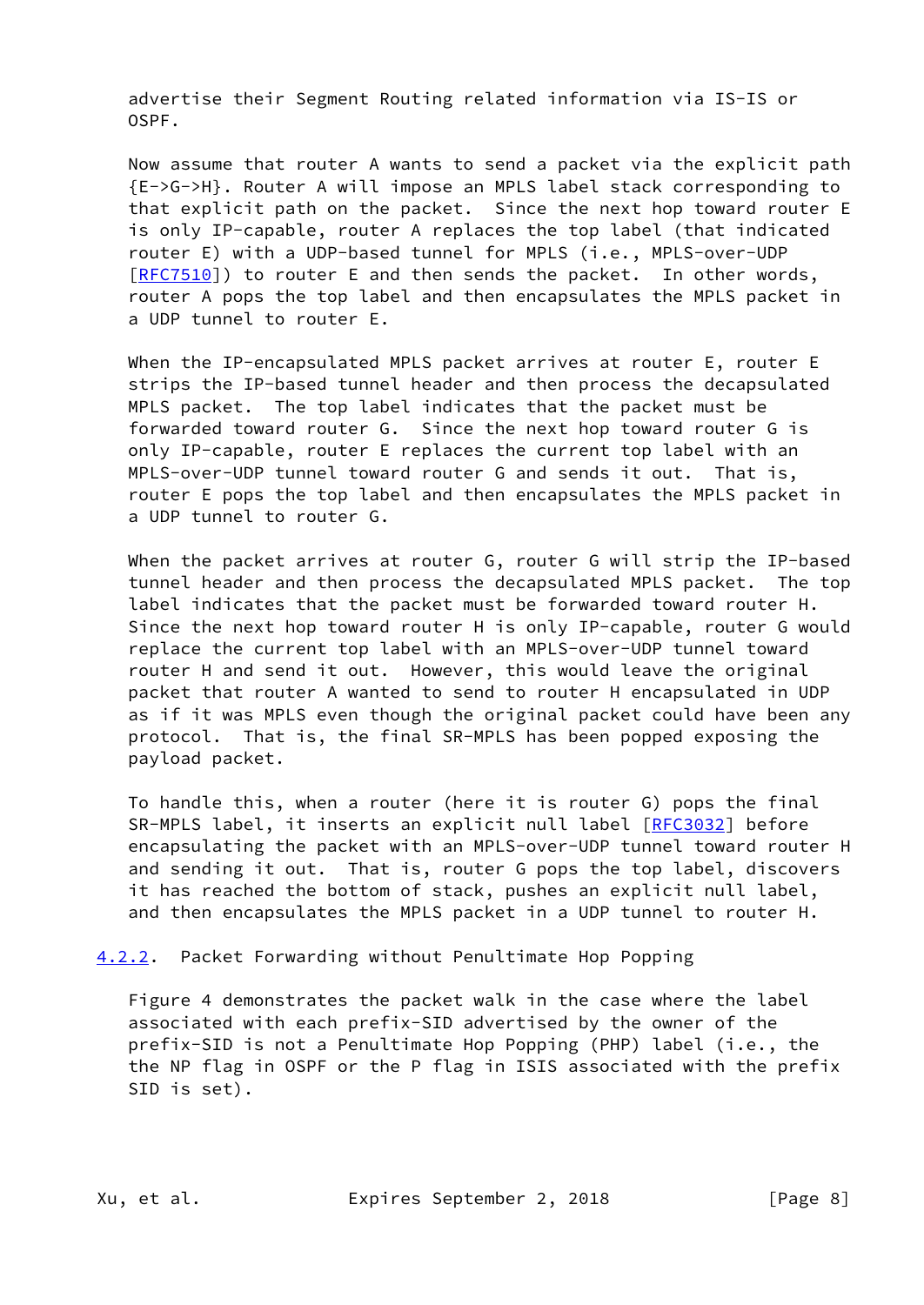<span id="page-9-1"></span>

Figure 4: Packet Forwarding Example without PHP

 As can be seen from the figure, the SR-MPLS label for each segment is left in place until the end of the segment where it is popped and the next instruction is processed. Further description can be found in [Section 5](#page-10-0).

### <span id="page-9-0"></span>[4.2.3](#page-9-0). Additional Forwarding Procedures

 Although the description in the previous two sections is based on the use of prefix-SIDs, tunneling SR-MPLS packets are useful when the top label of a received SR-MPLS packet indicates an adjacncy-SID and the corresponding adjacent node to that adjacency-SID is not capable of MPLS forwarding but can still process SR-MPLS packets. In this scenario the top label would be replaced by an IP tunnel toward that adjacent node and then forwarded over the corresponding link indicated by the adjacency-SID.

 When encapsulating an MPLS packet with an IP tunnel header that is capable of encoding entropy (such as  $[REC7510]$ ), the corresponding entropy field (the source port in case UDP tunnel) MAY be filled with an entropy value that is generated by the encapsulator to uniquely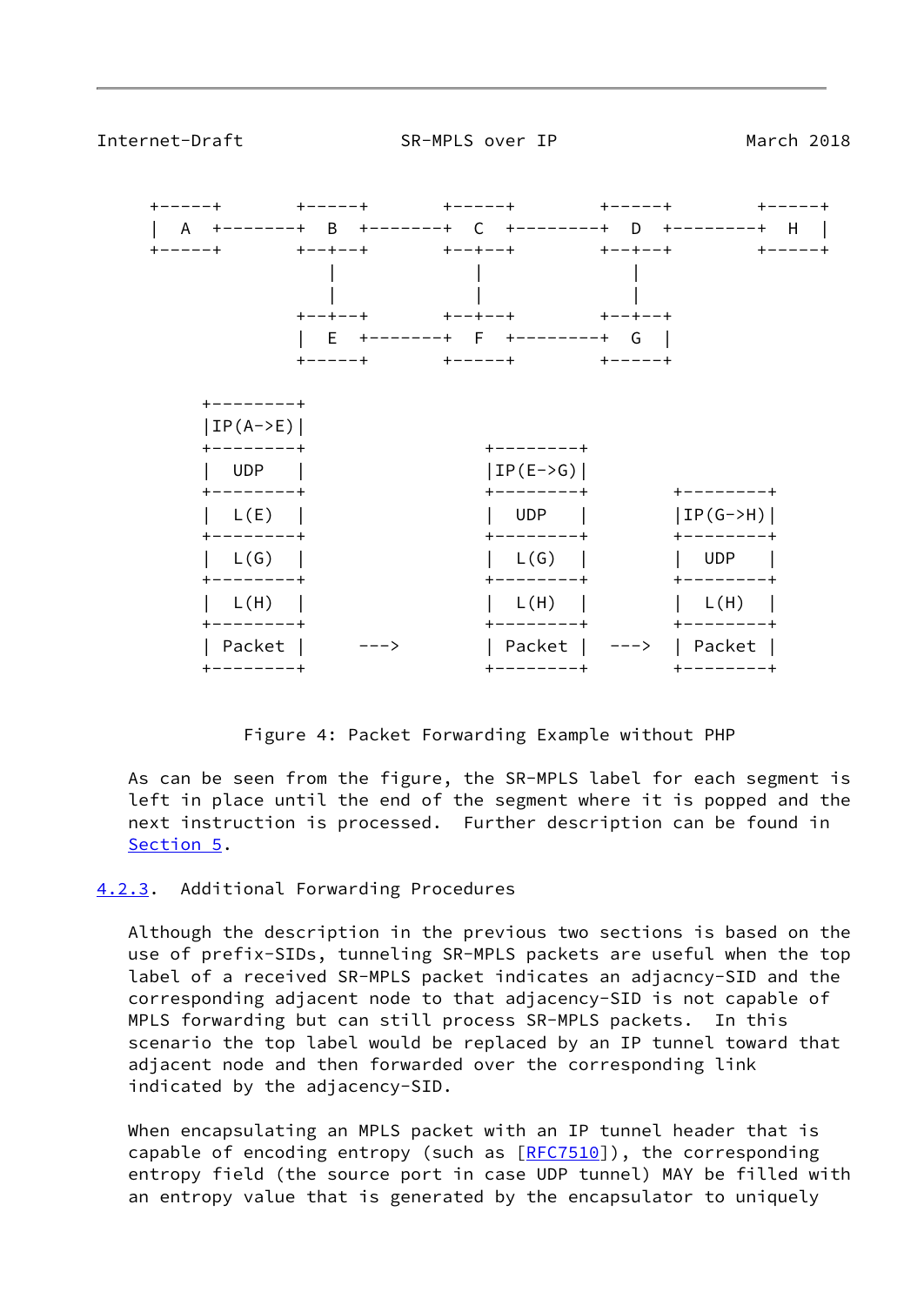identify a flow. However, what constitutes a flow is locally determined by the encapsulator. For instance, if the MPLS label

Xu, et al. **Expires September 2, 2018** [Page 9]

<span id="page-10-1"></span>Internet-Draft SR-MPLS over IP March 2018

 stack contains at least one entropy label and the encapsulator is capable of reading that entropy label, the entropy label value could be directly copied to the source port of the UDP header. Otherwise, the encapsulator may have to perform a hash on the whole label stack or the five-tuple of the SR-MPLS payload if the payload is determined as an IP packet. To avoid re-performing the hash or hunting for the entropy label each time the packet is encapsulated in a UDP tunnel it MAY be desireable that the entropy value contained in the incoming packet (i.e., the UDP source port value) is retained when stripping the UDP header and is re-used as the entropy value of the outgoing packet.

<span id="page-10-0"></span>[5](#page-10-0). Forwarding Details of SR-MPLS over UDP

 This section provides supplementary details to the description found in [Section 4.](#page-4-0)

 [RFC7510] specifies an IP-based encapsulation for MPLS, i.e., MPLS in-UDP, which is applicable in some circumstances where IP-based encapsulation for MPLS is required and further fine-grained load balancing of MPLS packets over IP networks over Equal-Cost Multipath (ECMP) and/or Link Aggregation Groups (LAGs) is required as well. This section provides details about the forwarding procedure when when UDP encapsulation is adopted for SR-MPLS over IP.

 Nodes that are SR capable can process SR-MPLS packets. Not all of the nodes in an SR domain are SR capable. Some nodes may be "legacy routers" that cannot handle SR packets but can forward IP packets. An SR capable node may advertise its capabilities using the IGP as described in [Section 4](#page-4-0). There are six types of node in an SR domain:

- o Domain ingress nodes that receive packets and encapsulate them for transmission across the domain. Those packets may be any payload protocol including native IP packets or packets that are already MPLS encapsulated.
- o Legacy transit nodes that are IP routers but that are not SR capable (i.e., are not able to perform segment routing).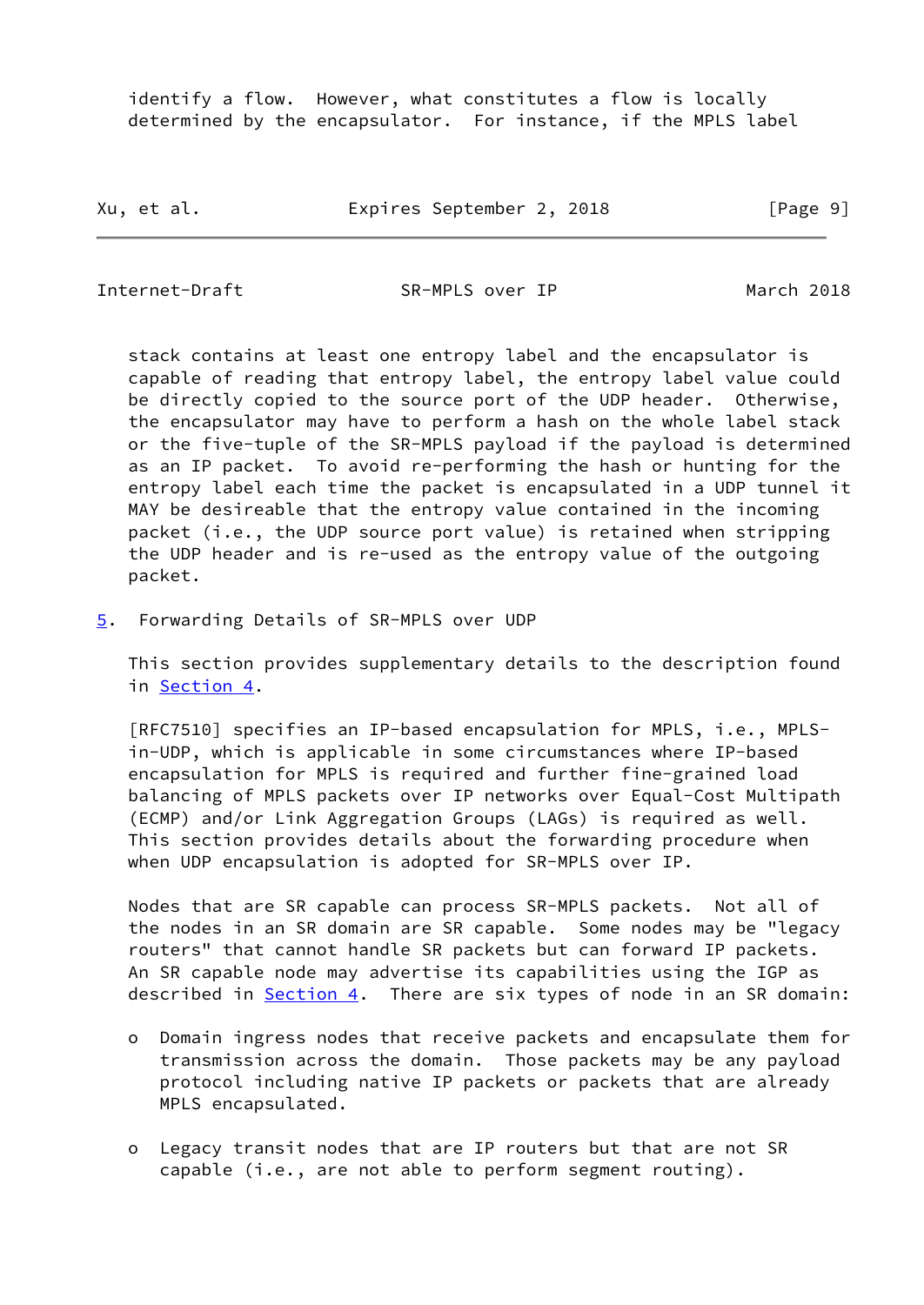- o Transit nodes that are SR capable but that are not identified by a SID in the SID stack.
- o Transit nodes that are SR capable and need to perform SR routing because they are identified by a SID in the SID stack.
- o The penultimate SR capable node on the path that processes the last SID on the stack on behalf of the domain egress node.

| Expires September 2, 2018 | Xu, et al. | [Page 10] |  |
|---------------------------|------------|-----------|--|
|---------------------------|------------|-----------|--|

<span id="page-11-1"></span>Internet-Draft SR-MPLS over IP March 2018

 o The domain egress node that forwards the payload packet for ultimate delivery.

 The following sub-sections describe the processing behavior in each case.

<span id="page-11-0"></span>[5.1](#page-11-0). Domain Ingress Nodes

 Domain ingress nodes receive packets from outside the domain and encapsulate them to be forwarded across the domain. Received packets may already be SR-MPLS packets (in the case of connecting two SR-MPLS networks across a native IP network), or may be native IP or MPLS packets.

 In the latter case, the packet is classified by the domain ingress node and an SR-MPLS stack is imposed. In the former case the SR-MPLS stack is already in the packet. The top entry in the stack is popped from the stack and retained for use below.

 The packet is then encapsulated in UDP with the destination port set to 6635 to indicate "MPLS-UDP" or to 6636 to indicate "MPLS-UDP-DTLS" as described in [\[RFC7510](https://datatracker.ietf.org/doc/pdf/rfc7510)]. The source UDP port is set randomly or to provide entropy as described in [\[RFC7510](https://datatracker.ietf.org/doc/pdf/rfc7510)] and [Section 4.2.3,](#page-9-0) above.

 The packet is then encapsulated in IP for transmission across the network. The IP source address is set to the domain ingress node, and the destination address is set to the address corresponding to the label that was previously popped from the stack.

 This processing is equivalent to sending the packet out of a virtual interface that corresponds to a virtual link between the ingress node and the next hop SR node realized by a UDP tunnel. The packet is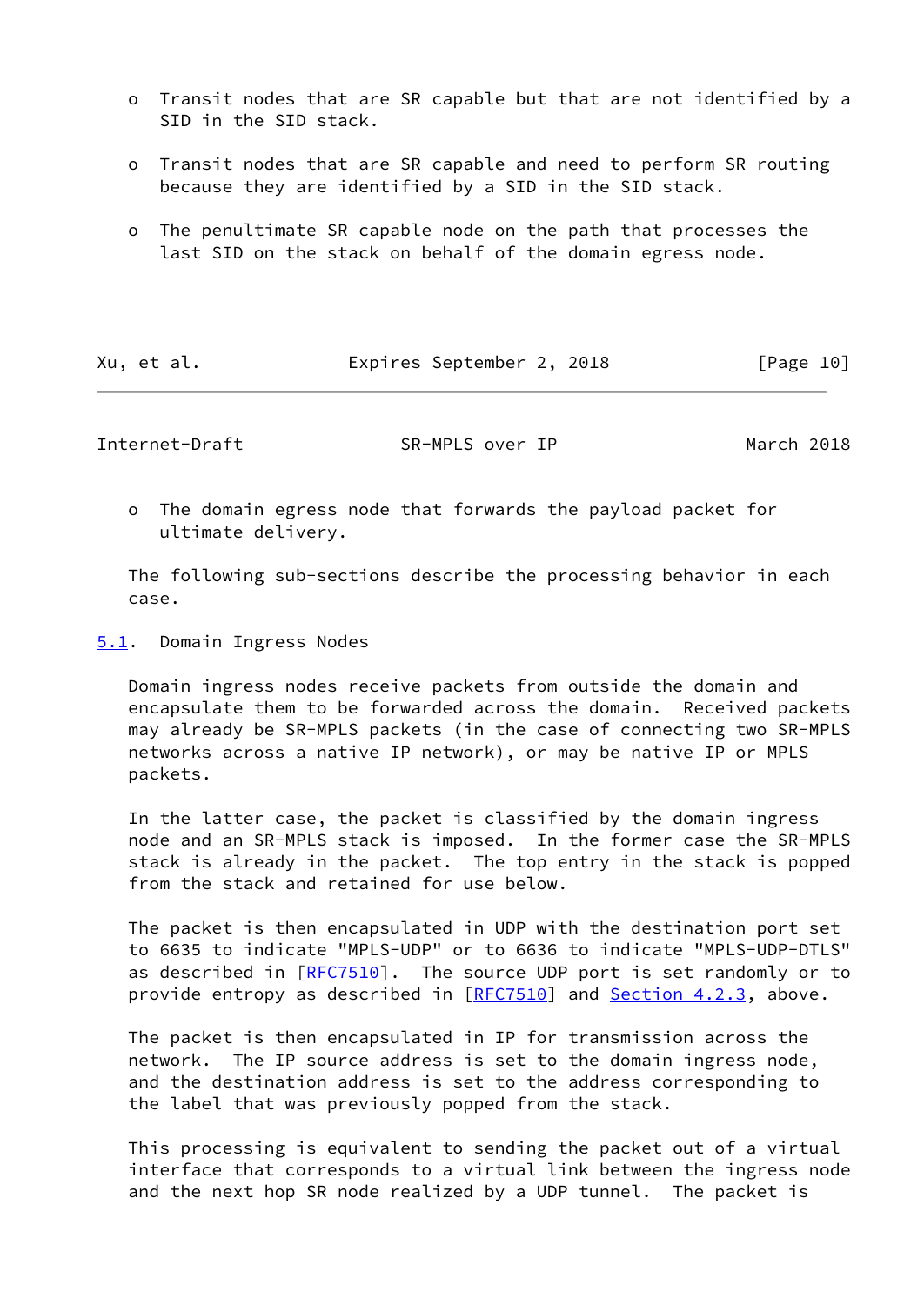then sent into the IP network and is routed according to the local FIB and applying hashing to resolve any ECMP choices.

<span id="page-12-0"></span>[5.2](#page-12-0). Legacy Transit Nodes

 A legacy transit node is an IP router that has no SR capabilities. When such a router receives an SR-MPLS-in-UDP packet it will carry out normal TTL processing and if the packet is still live it will forward it as it would any other UDP-in-IP packet. The packet will be routed toward the destination indicated in the packet header using the local FIB and applying hashing to resolve any ECMP choices.

 If the packet is mistakenly addressed to the legacy router, the UDP tunnel will be terminated and the packet will be discarded either because the MPLS-in-UDP port is not supported or because the

| Xu, et al. | Expires September 2, 2018 |  | [Page 11] |  |
|------------|---------------------------|--|-----------|--|
|            |                           |  |           |  |

<span id="page-12-2"></span>Internet-Draft SR-MPLS over IP March 2018

 uncovered top label has not been allocated. This is, however, a misconnection and should not occur unless there is a routing error.

<span id="page-12-1"></span>[5.3](#page-12-1). On-Path Pass-Through SR Nodes

 Just because a node is SR capable and receives an SR-MPLS-in-UDP packet does not mean that it performs SR processing on the packet. Only routers identified by SIDs in the SR stack need to do such processing.

 Routers that are not addressed by the destination address in the IP header simply treat the packet as a normal UDP-in-IP packet carrying out normal TTL processing and if the packet is still live routing the packet according to the local FIB and applying hashing to resolve any ECMP choices.

 This is important because it means that the SR stack can be kept relatively small and the packet can be steered through the network using shortest path first routing between selected SR nodes.

<span id="page-12-3"></span>[5.4](#page-12-3). SR Transit Nodes

 An SR capable node that is addressed by the top most SID in the stack when that is not the last SID in the stack (i.e., the S bit is not set) is an SR transit node. When an SR transit node receives an SR-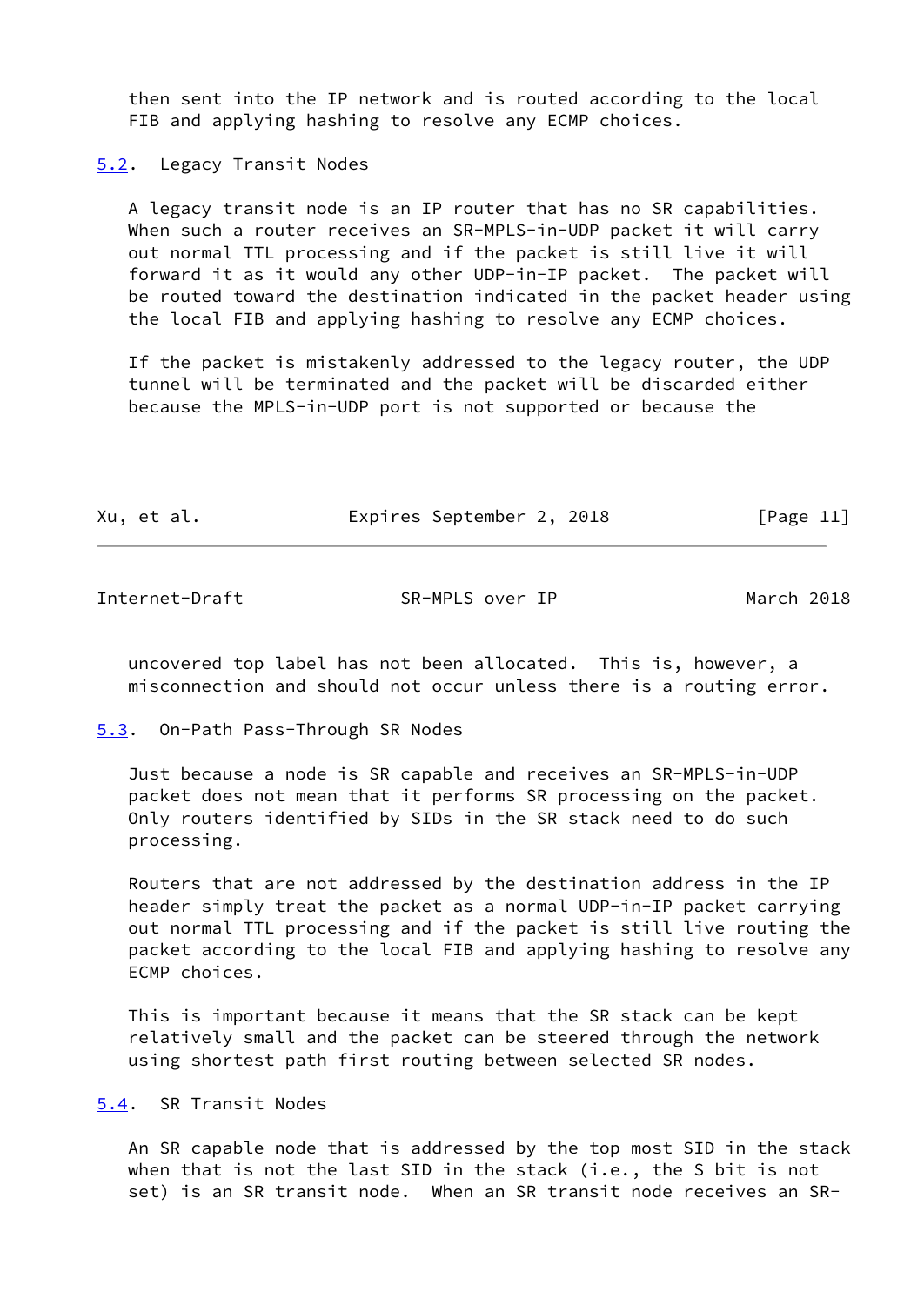MPLS-in-UDP packet that is addressed to it, it acts as follows.

- o Perform TTL processing as normal for an IP packet.
- o Determine that the packet is addressed to the local node.
- o Find that the payload is UDP and that the destination port indicates MPLS-in-UDP.
- o Strip the IP and UDP headers.
- o Examine the label at the top of the stack and process according to the FIB entry (see [Section 4.1](#page-5-0).
	- \* If the top label identifies this node then no PHP was used on the incoming segment and the label is popped. Continue the processing with the new top label.
	- \* Retain the value of the top label.
	- $*$  If the top label was advertised requesting PHP, pop the label. (Note that the case where this is the last label in the stack is covered in [Section 5.5.](#page-13-0))

| Xu, et al. | Expires September 2, 2018 |  | [Page 12] |
|------------|---------------------------|--|-----------|
|            |                           |  |           |

<span id="page-13-1"></span>Internet-Draft SR-MPLS over IP March 2018

- o Encapsulate the packet in UDP with the destination port set to 6635 (or 6636 for DTLS) and the source port set for entropy. The entropy value SHOULD be retained from the received UDP header or MAY be freshly generated since this is a new UDP tunnel (see [Section 4.2.3\)](#page-9-0).
- o Encapsulate the packet in IP with the IP source address set to this transit router, and the destination address set to the address corresponding to the SID for the label value retained earlier.
- o Send the packet into the IP network routing the packet according to the local FIB and applying hashing to resolve any ECMP choices.

<span id="page-13-0"></span>[5.5](#page-13-0). Penultimate SR Transit Nodes

 The penultimate SR transit node is an SR transit node as described in [Section 5.4](#page-12-3) where the top label is the last label on the stack. When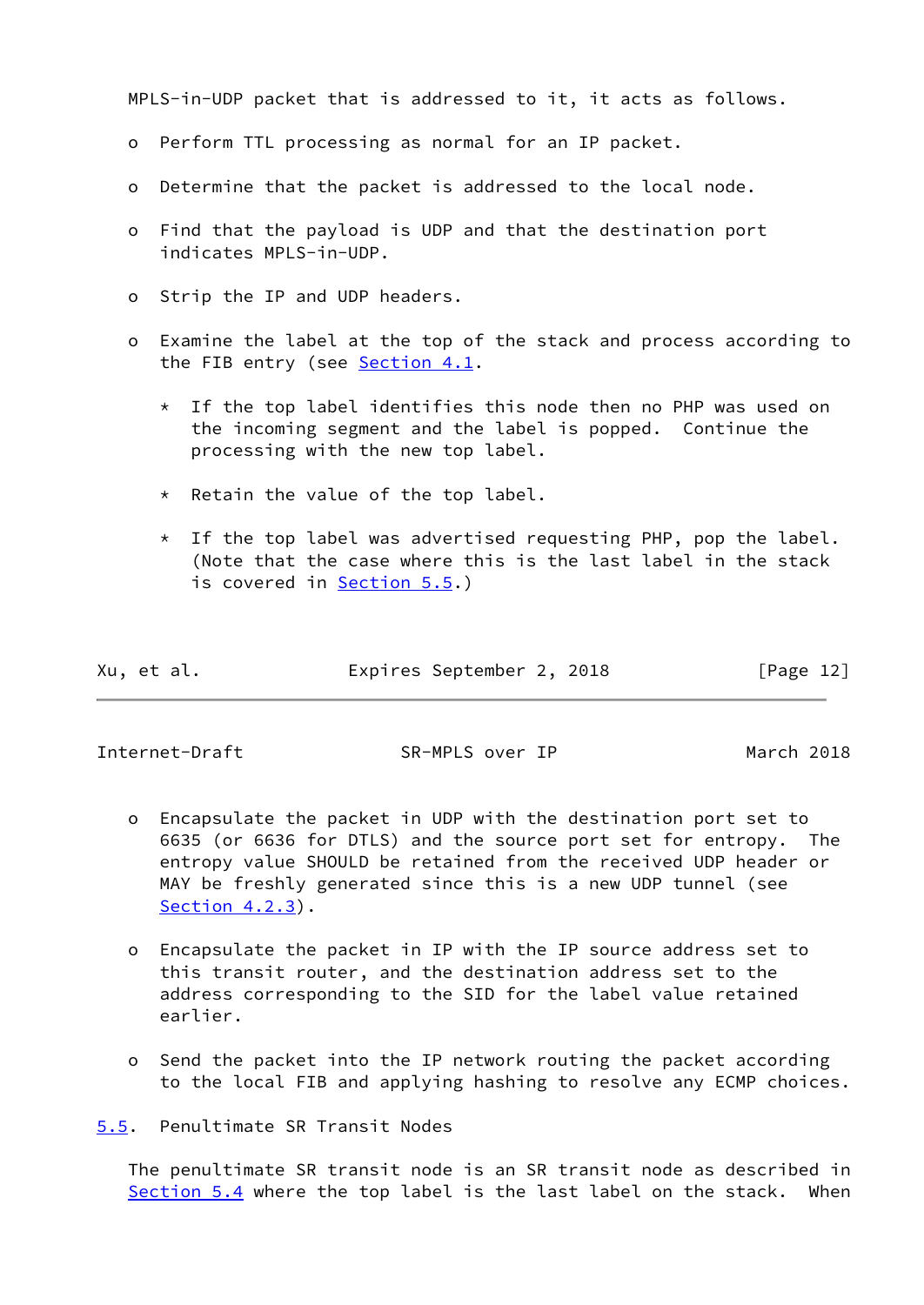a penultimate SR transit node receives an SR-MPLS-in-UDP packet that is addressed to it, it processes as for any other transit node (see [Section 5.4](#page-12-3)) except for a special case if PHP is supported for the final SID.

 If PHP is allowed for the final SID the penultimate SR transit node acts as follows:

- o Perform TTL processing as normal for an IP packet.
- o Determine that the packet is addressed to the local node.
- o Find that the payload is UDP and that the destination port indicates MPLS-in-UDP.
- o Strip the IP and UDP headers.
- o Examine the label at the top of the stack and process according to the FIB entry (see [Section 4.1](#page-5-0).
	- $*$  If the top label identifies this node then no PHP was used on the incoming segment and the label is popped. Continue the processing with the new top label.
	- \* Retain the value of the top label.
	- $*$  If the top label was advertised requesting PHP, pop the label. This will have been the last label in the stack. Push an explicit null label [[RFC3032](https://datatracker.ietf.org/doc/pdf/rfc3032)] (0 for IPv4 and 2 for IPv6) with bottom of stack (S bit) set.

| Xu, et al. | Expires September 2, 2018 |  | [Page 13] |
|------------|---------------------------|--|-----------|
|            |                           |  |           |

<span id="page-14-0"></span>Internet-Draft SR-MPLS over IP March 2018

- o Encapsulate the packet in UDP with the destination port set to 6635 (or 6636 for DTLS) and the source port set for entropy. The entropy value SHOULD be retained from the received UDP header or MAY be freshly generated since this is a new UDP tunnel.
- o Encapsulate the packet in IP with the IP source address set to this transit router, and the destination address set to the domain egress node IP address corresponding to the SID for the label value retained earlier.
- o Send the packet into the IP network routing the packet according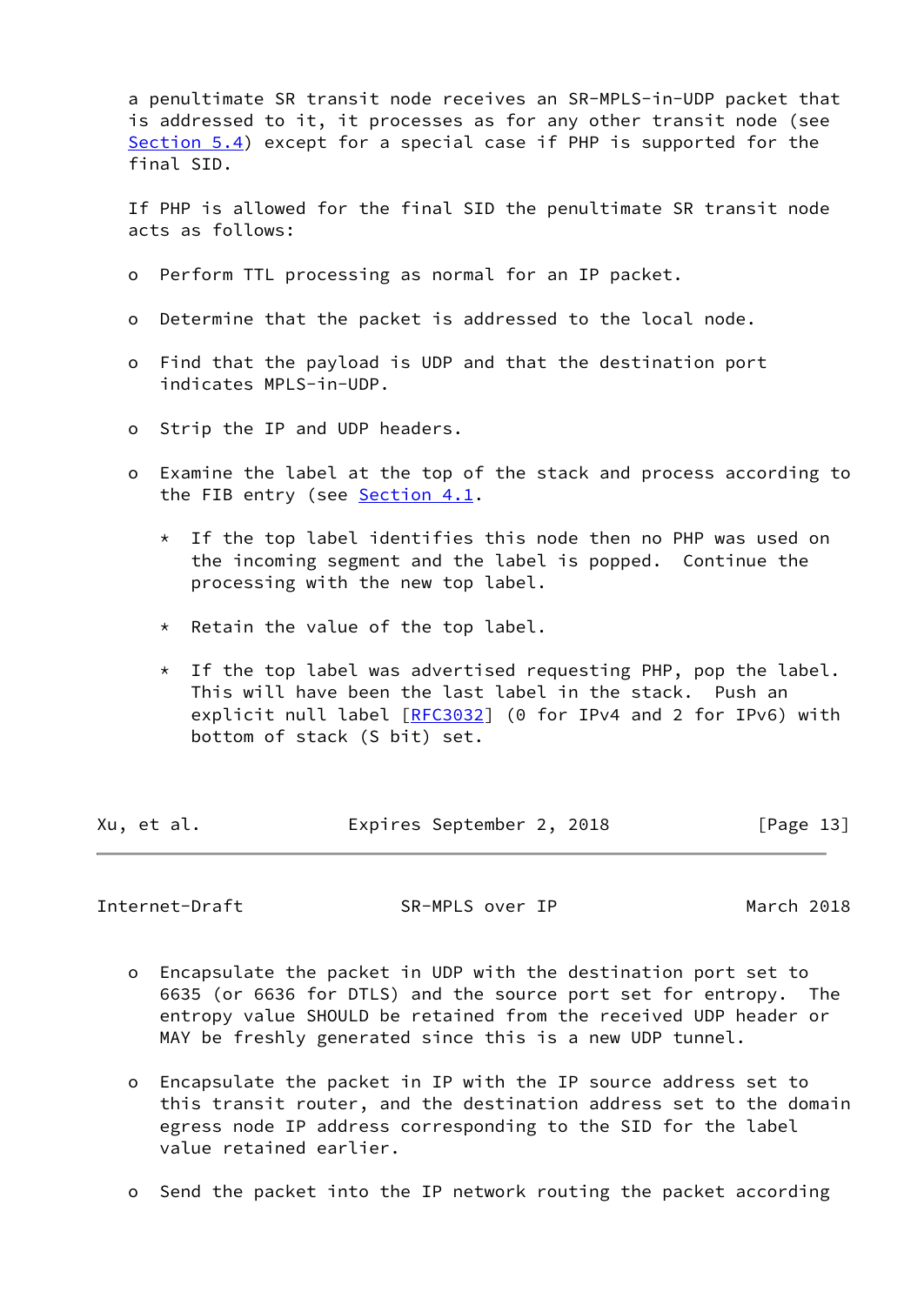to the local FIB and applying hashing to resolve any ECMP choices.

<span id="page-15-2"></span>[5.5.1](#page-15-2). A Note on Segment Routing Paths and Penultimate Hop Popping

 End-to-end SR paths are comprised of multiple segments. The end point of each segment is identified by a SID in the SID stack. In normal SR processing a penultimate hop is the router that performs SR routing immediately prior to the end-of-segment router. PHP applies at the penultimate router in a segment.

 With SR-MPLS-in-UDP encapsulation, each SR segment is achieved using an MPLS-in-UDP tunnel that runs the full length of the segment. The SR SID stack on a packet is only examined at the head and tail ends of this segment. Thus, each segment is effectively one hop long in the SR overlay network and if there is any PHP processing it takes place at the head-end of the segment.

<span id="page-15-0"></span>[5.6](#page-15-0). Domain Egress Nodes

The domain egress acts as follows:

- o Perform TTL processing as normal for an IP packet.
- o Determine that the packet is addressed to the local node.
- o Find that the payload is UDP and that the destination port indicates MPLS-in-UDP.
- o Strip the IP and UDP headers.
- o Examine the label at the top of the stack and process according to the FIB entry (see [Section 4.1](#page-5-0).
	- \* If the top label identifies this node then no PHP was used on the incoming segment and the label is popped. Continue the processing with the new top label.

| Xu, et al. | Expires September 2, 2018 |  | [Page 14] |  |
|------------|---------------------------|--|-----------|--|
|            |                           |  |           |  |

<span id="page-15-1"></span>Internet-Draft SR-MPLS over IP March 2018

- $*$  If there is another label it should be the explicit null. Pop it but retain its value.
- o Forward the payload packet according to its type (as potentially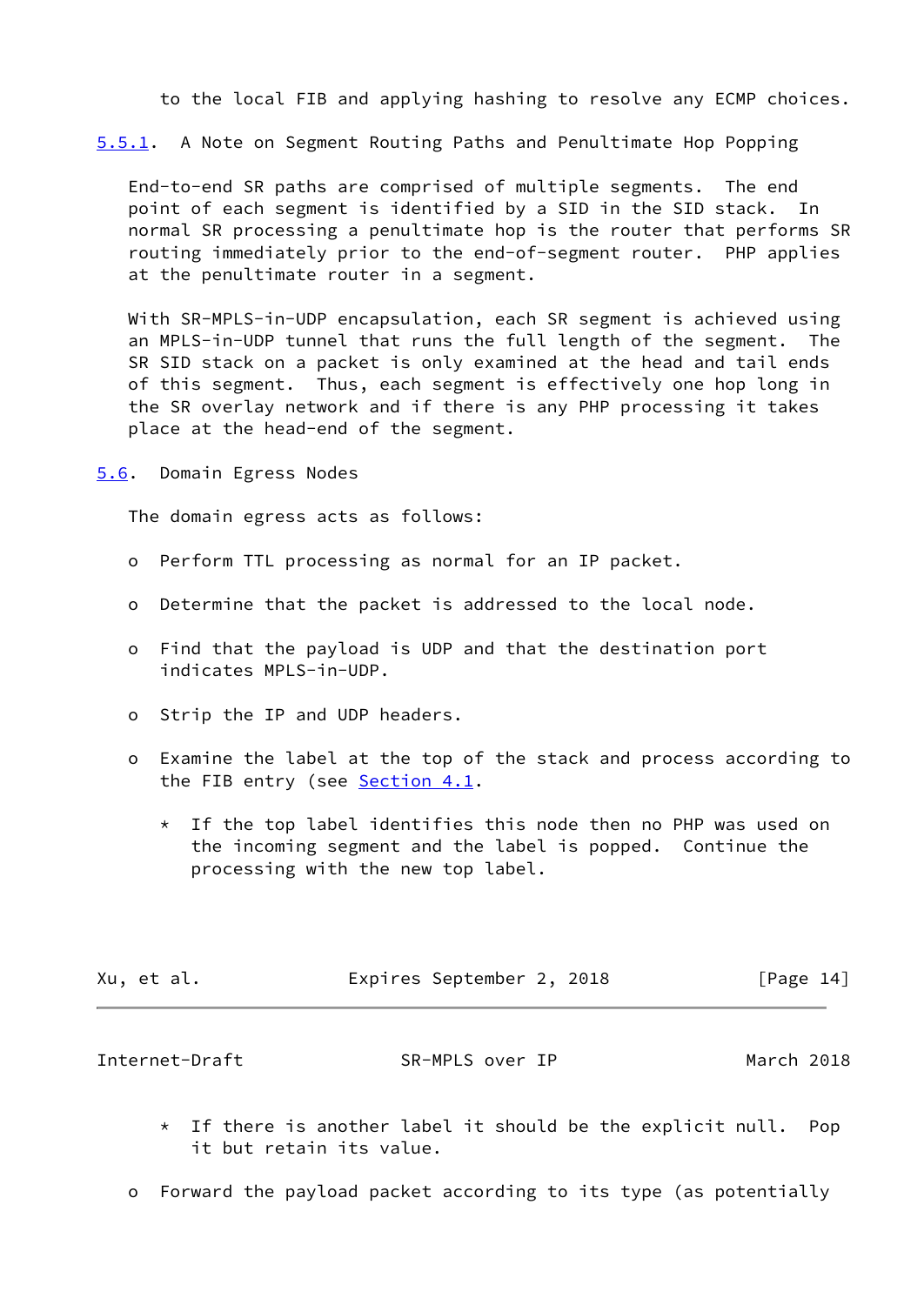indicated by the value of the popped explicit null label) and the local routing/forwarding mechanisms.

<span id="page-16-0"></span>[6](#page-16-0). Contributors

Xu, et al. Expires September 2, 2018 [Page 15]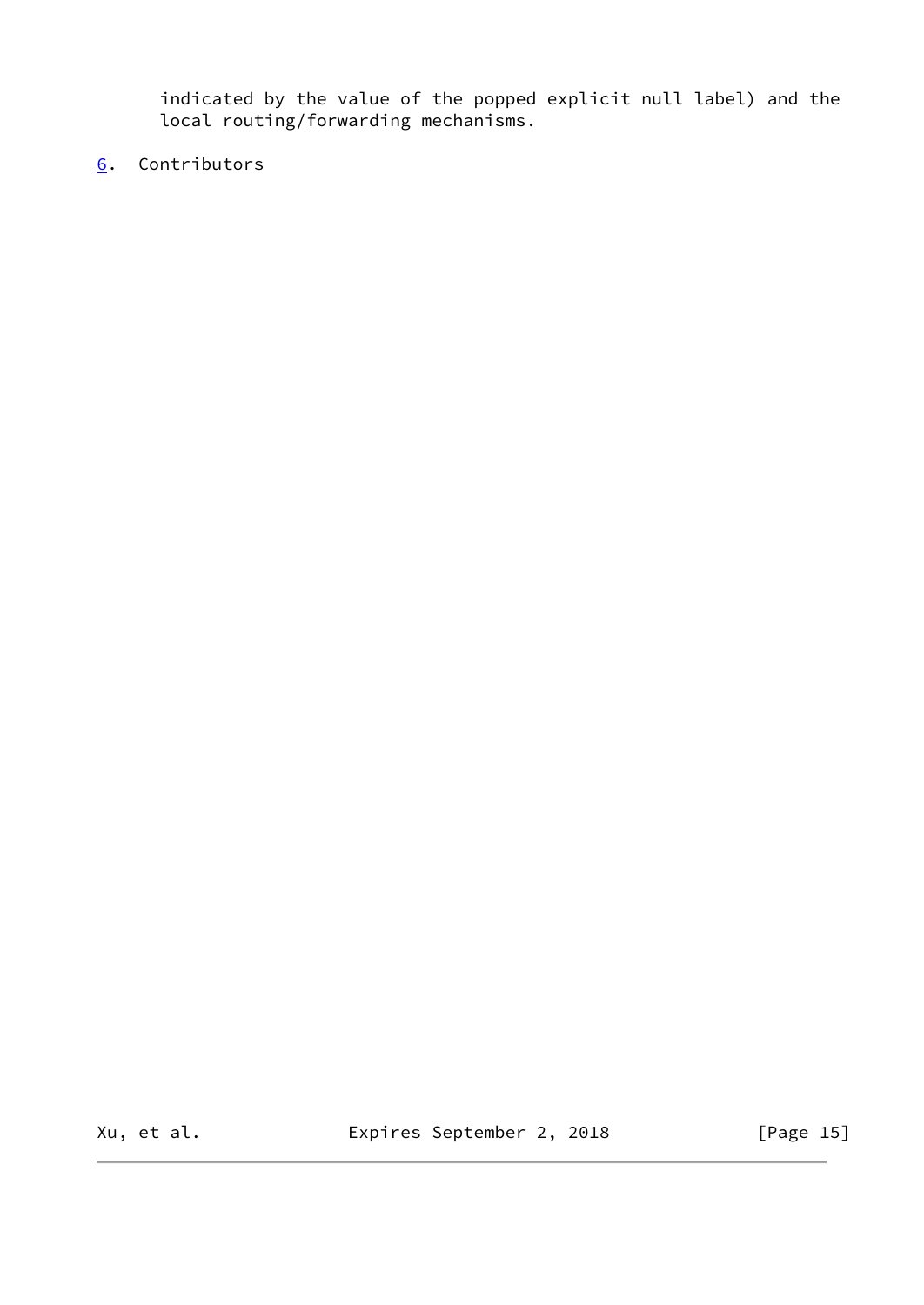Clarence Filsfils Cisco Email: cfilsfil@cisco.com John Drake Juniper Email: jdrake@juniper.net Shaowen Ma Juniper Email: mashao@juniper.net Mach Chen Huawei Email: mach.chen@huawei.com Hamid Assarpour Broadcom Email:hamid.assarpour@broadcom.com Robert Raszuk Bloomberg LP Email: robert@raszuk.net Uma Chunduri Huawei Email: uma.chunduri@gmail.com Luis M. Contreras Telefonica I+D Email: luismiguel.contrerasmurillo@telefonica.com Luay Jalil Verizon Email: luay.jalil@verizon.com Gunter Van De Velde Nokia Email: gunter.van\_de\_velde@nokia.com Tal Mizrahi Marvell Email: talmi@marvell.com Jeff Tantsura Individual Email: jefftant@gmail.com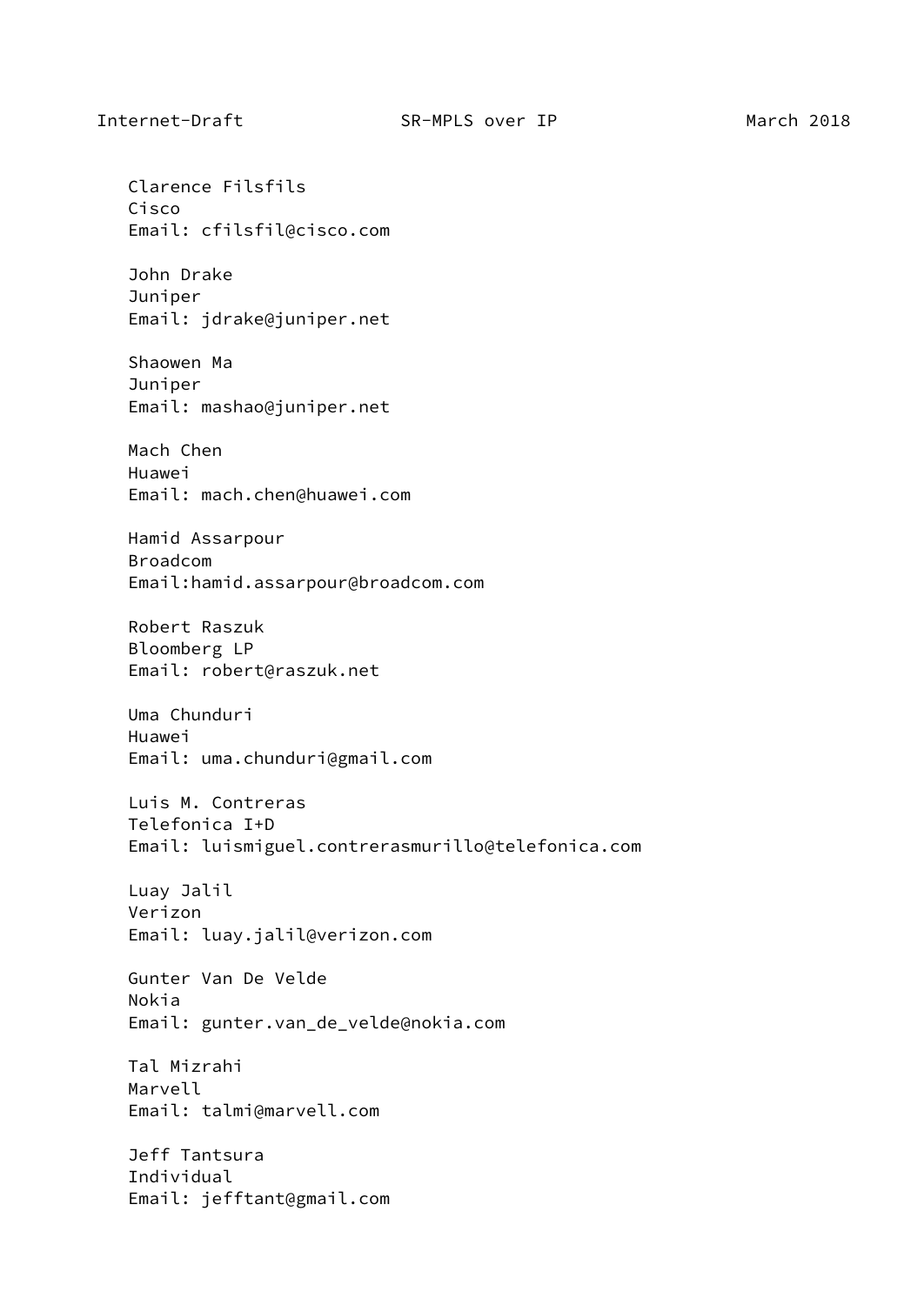<span id="page-18-1"></span>Internet-Draft SR-MPLS over IP March 2018

<span id="page-18-0"></span>[7](#page-18-0). Acknowledgements

 Thanks to Joel Halpern, Bruno Decraene, Loa Andersson, Ron Bonica, Eric Rosen, Jim Guichard, and Gunter Van De Velde for their insightful comments on this draft.

<span id="page-18-2"></span>[8](#page-18-2). IANA Considerations

No IANA action is required.

<span id="page-18-3"></span>[9](#page-18-3). Security Considerations

TBD.

- <span id="page-18-4"></span>[10.](#page-18-4) References
- <span id="page-18-5"></span>[10.1](#page-18-5). Normative References

<span id="page-18-8"></span>[I-D.ietf-isis-encapsulation-cap]

 Xu, X., Decraene, B., Raszuk, R., Chunduri, U., Contreras, L., and L. Jalil, "Advertising Tunnelling Capability in IS-IS", [draft-ietf-isis-encapsulation-cap-01](https://datatracker.ietf.org/doc/pdf/draft-ietf-isis-encapsulation-cap-01) (work in progress), April 2017.

<span id="page-18-7"></span>[I-D.ietf-isis-segment-routing-extensions]

 Previdi, S., Ginsberg, L., Filsfils, C., Bashandy, A., Gredler, H., Litkowski, S., Decraene, B., and J. Tantsura, "IS-IS Extensions for Segment Routing", [draft-ietf-isis](https://datatracker.ietf.org/doc/pdf/draft-ietf-isis-segment-routing-extensions-15) [segment-routing-extensions-15](https://datatracker.ietf.org/doc/pdf/draft-ietf-isis-segment-routing-extensions-15) (work in progress), December 2017.

<span id="page-18-9"></span>[I-D.ietf-ospf-encapsulation-cap]

 Xu, X., Decraene, B., Raszuk, R., Contreras, L., and L. Jalil, "The Tunnel Encapsulations OSPF Router Information", [draft-ietf-ospf-encapsulation-cap-09](https://datatracker.ietf.org/doc/pdf/draft-ietf-ospf-encapsulation-cap-09) (work in progress), October 2017.

<span id="page-18-6"></span>[I-D.ietf-ospf-segment-routing-extensions]

 Psenak, P., Previdi, S., Filsfils, C., Gredler, H., Shakir, R., Henderickx, W., and J. Tantsura, "OSPF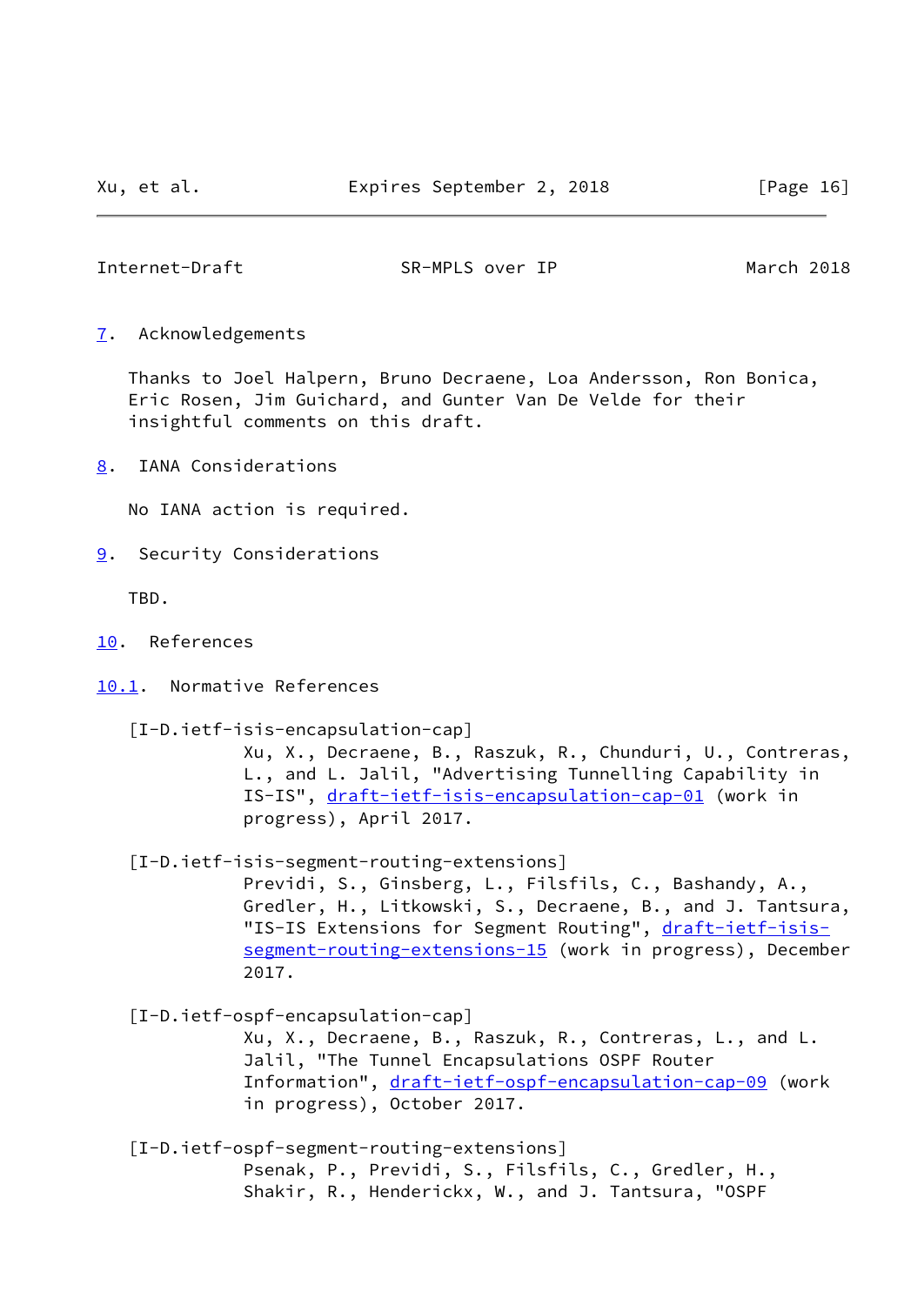Extensions for Segment Routing", [draft-ietf-ospf-segment](https://datatracker.ietf.org/doc/pdf/draft-ietf-ospf-segment-routing-extensions-24) [routing-extensions-24](https://datatracker.ietf.org/doc/pdf/draft-ietf-ospf-segment-routing-extensions-24) (work in progress), December 2017.

<span id="page-19-1"></span>[I-D.ietf-spring-segment-routing-mpls]

 Bashandy, A., Filsfils, C., Previdi, S., Decraene, B., Litkowski, S., and R. Shakir, "Segment Routing with MPLS data plane", [draft-ietf-spring-segment-routing-mpls-12](https://datatracker.ietf.org/doc/pdf/draft-ietf-spring-segment-routing-mpls-12) (work in progress), February 2018.

Xu, et al. Expires September 2, 2018 [Page 17]

#### <span id="page-19-0"></span>Internet-Draft SR-MPLS over IP March 2018

- [RFC2119] Bradner, S., "Key words for use in RFCs to Indicate Requirement Levels", [BCP 14](https://datatracker.ietf.org/doc/pdf/bcp14), [RFC 2119](https://datatracker.ietf.org/doc/pdf/rfc2119), DOI 10.17487/RFC2119, March 1997, <[https://www.rfc-editor.org/info/rfc2119>](https://www.rfc-editor.org/info/rfc2119).
- [RFC3031] Rosen, E., Viswanathan, A., and R. Callon, "Multiprotocol Label Switching Architecture", [RFC 3031](https://datatracker.ietf.org/doc/pdf/rfc3031), DOI 10.17487/RFC3031, January 2001, <[https://www.rfc-editor.org/info/rfc3031>](https://www.rfc-editor.org/info/rfc3031).
- [RFC3032] Rosen, E., Tappan, D., Fedorkow, G., Rekhter, Y., Farinacci, D., Li, T., and A. Conta, "MPLS Label Stack Encoding", [RFC 3032](https://datatracker.ietf.org/doc/pdf/rfc3032), DOI 10.17487/RFC3032, January 2001, <[https://www.rfc-editor.org/info/rfc3032>](https://www.rfc-editor.org/info/rfc3032).
- [RFC7510] Xu, X., Sheth, N., Yong, L., Callon, R., and D. Black, "Encapsulating MPLS in UDP", [RFC 7510](https://datatracker.ietf.org/doc/pdf/rfc7510), DOI 10.17487/RFC7510, April 2015, <[https://www.rfc-editor.org/info/rfc7510>](https://www.rfc-editor.org/info/rfc7510).
- [RFC7684] Psenak, P., Gredler, H., Shakir, R., Henderickx, W., Tantsura, J., and A. Lindem, "OSPFv2 Prefix/Link Attribute Advertisement", [RFC 7684,](https://datatracker.ietf.org/doc/pdf/rfc7684) DOI 10.17487/RFC7684, November 2015, [<https://www.rfc-editor.org/info/rfc7684](https://www.rfc-editor.org/info/rfc7684)>.
- [RFC7794] Ginsberg, L., Ed., Decraene, B., Previdi, S., Xu, X., and U. Chunduri, "IS-IS Prefix Attributes for Extended IPv4 and IPv6 Reachability", [RFC 7794,](https://datatracker.ietf.org/doc/pdf/rfc7794) DOI 10.17487/RFC7794, March 2016, [<https://www.rfc-editor.org/info/rfc7794](https://www.rfc-editor.org/info/rfc7794)>.
- [RFC7981] Ginsberg, L., Previdi, S., and M. Chen, "IS-IS Extensions for Advertising Router Information", [RFC 7981](https://datatracker.ietf.org/doc/pdf/rfc7981), DOI 10.17487/RFC7981, October 2016,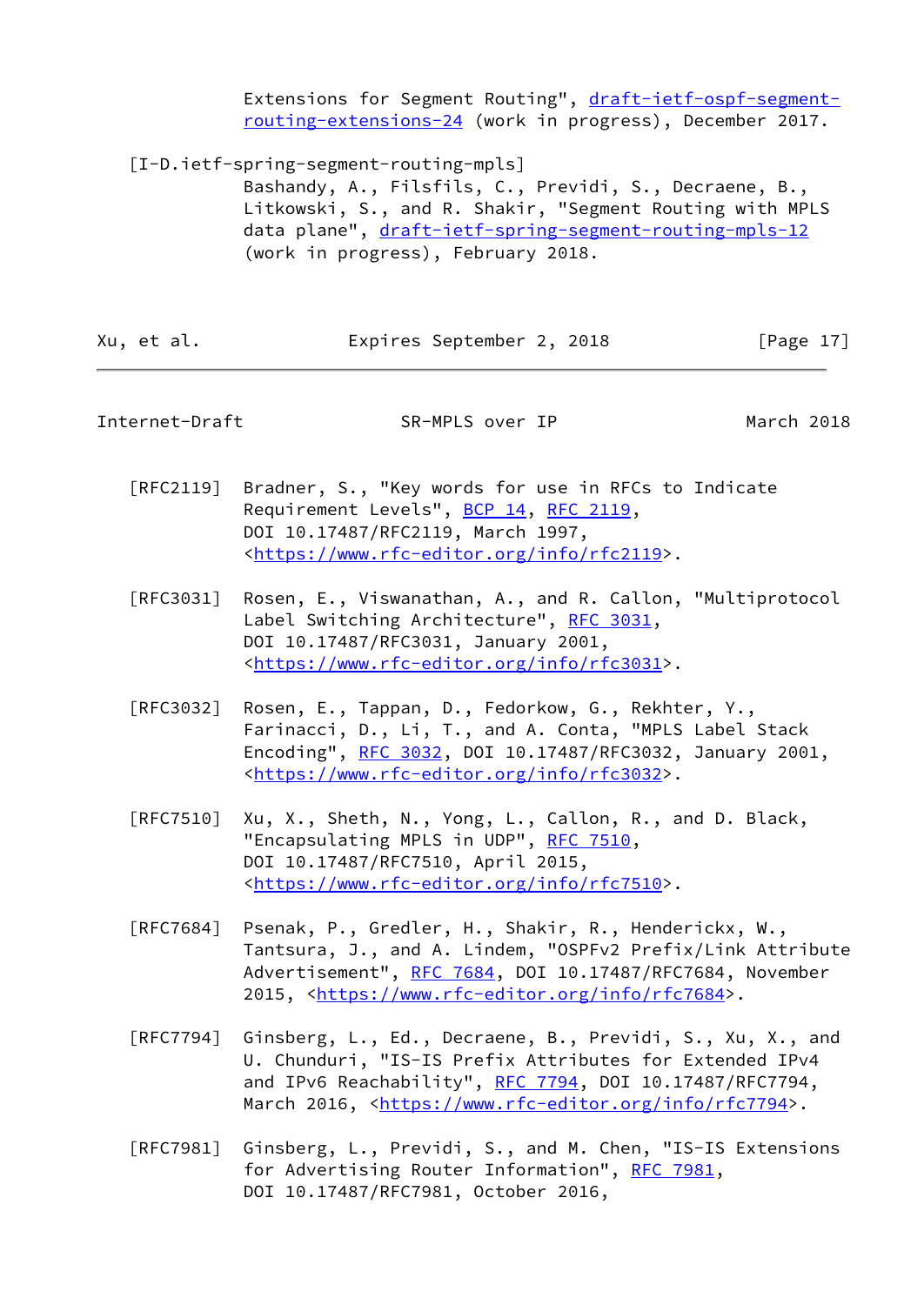<[https://www.rfc-editor.org/info/rfc7981>](https://www.rfc-editor.org/info/rfc7981).

 [RFC8174] Leiba, B., "Ambiguity of Uppercase vs Lowercase in [RFC](https://datatracker.ietf.org/doc/pdf/rfc2119) [2119](https://datatracker.ietf.org/doc/pdf/rfc2119) Key Words", [BCP 14](https://datatracker.ietf.org/doc/pdf/bcp14), [RFC 8174,](https://datatracker.ietf.org/doc/pdf/rfc8174) DOI 10.17487/RFC8174, May 2017, [<https://www.rfc-editor.org/info/rfc8174](https://www.rfc-editor.org/info/rfc8174)>.

<span id="page-20-0"></span>[10.2](#page-20-0). Informative References

Xu, et al. Expires September 2, 2018 [Page 18]

<span id="page-20-1"></span>Internet-Draft SR-MPLS over IP March 2018

<span id="page-20-3"></span><span id="page-20-2"></span> [I-D.ietf-6man-segment-routing-header] Previdi, S., Filsfils, C., Raza, K., Dukes, D., Leddy, J., Field, B., daniel.voyer@bell.ca, d., daniel.bernier@bell.ca, d., Matsushima, S., Leung, I., Linkova, J., Aries, E., Kosugi, T., Vyncke, E., Lebrun, D., Steinberg, D., and R. Raszuk, "IPv6 Segment Routing Header (SRH)", [draft-ietf-6man-segment-routing-header-08](https://datatracker.ietf.org/doc/pdf/draft-ietf-6man-segment-routing-header-08) (work in progress), January 2018. [I-D.ietf-mpls-spring-entropy-label] Kini, S., Kompella, K., Sivabalan, S., Litkowski, S., Shakir, R., and J. Tantsura, "Entropy label for SPRING tunnels", [draft-ietf-mpls-spring-entropy-label-08](https://datatracker.ietf.org/doc/pdf/draft-ietf-mpls-spring-entropy-label-08) (work in progress), January 2018. Authors' Addresses Xiaohu Xu Alibaba

Email: xiaohu.xxh@alibaba-inc.com

 Stewart Bryant Huawei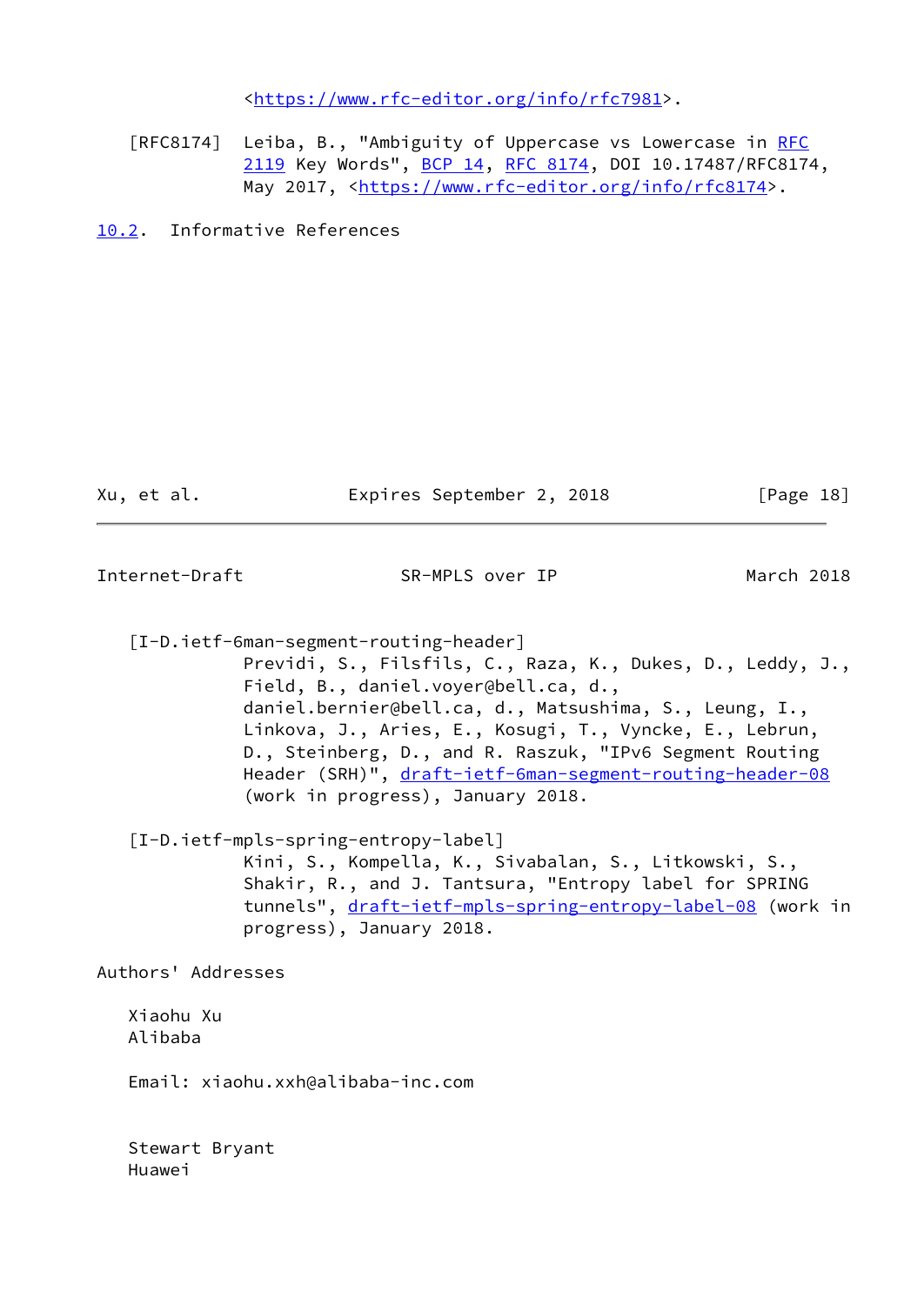Email: stewart.bryant@gmail.com Adrian Farrel Juniper Email: afarrel@juniper.net Ahmed Bashandy Cisco Email: bashandy@cisco.com Wim Henderickx Nokia Email: wim.henderickx@nokia.com

Xu, et al. Expires September 2, 2018 [Page 19]

Internet-Draft SR-MPLS over IP March 2018

 Zhenbin Li Huawei

Email: lizhenbin@huawei.com